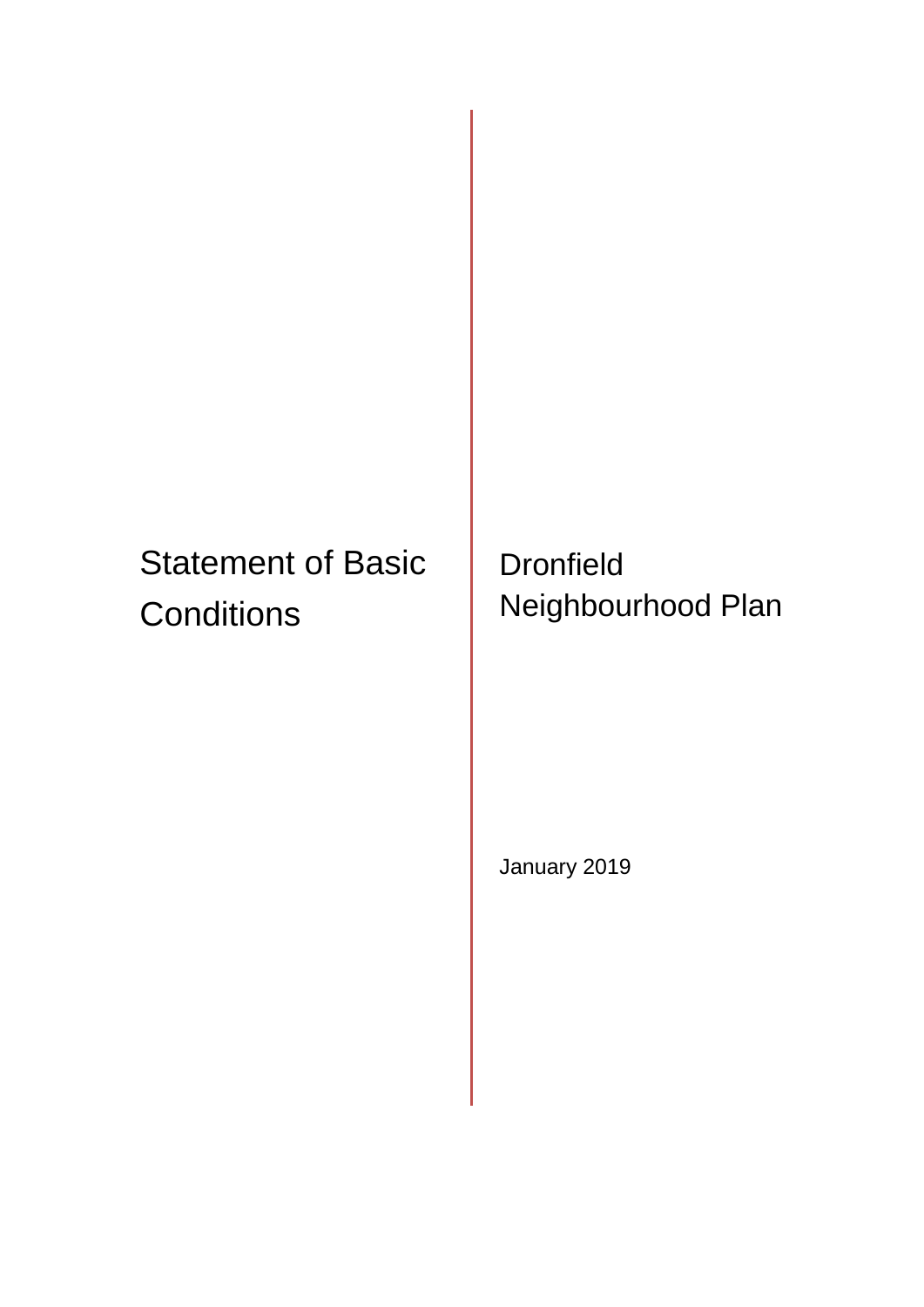# **Contents**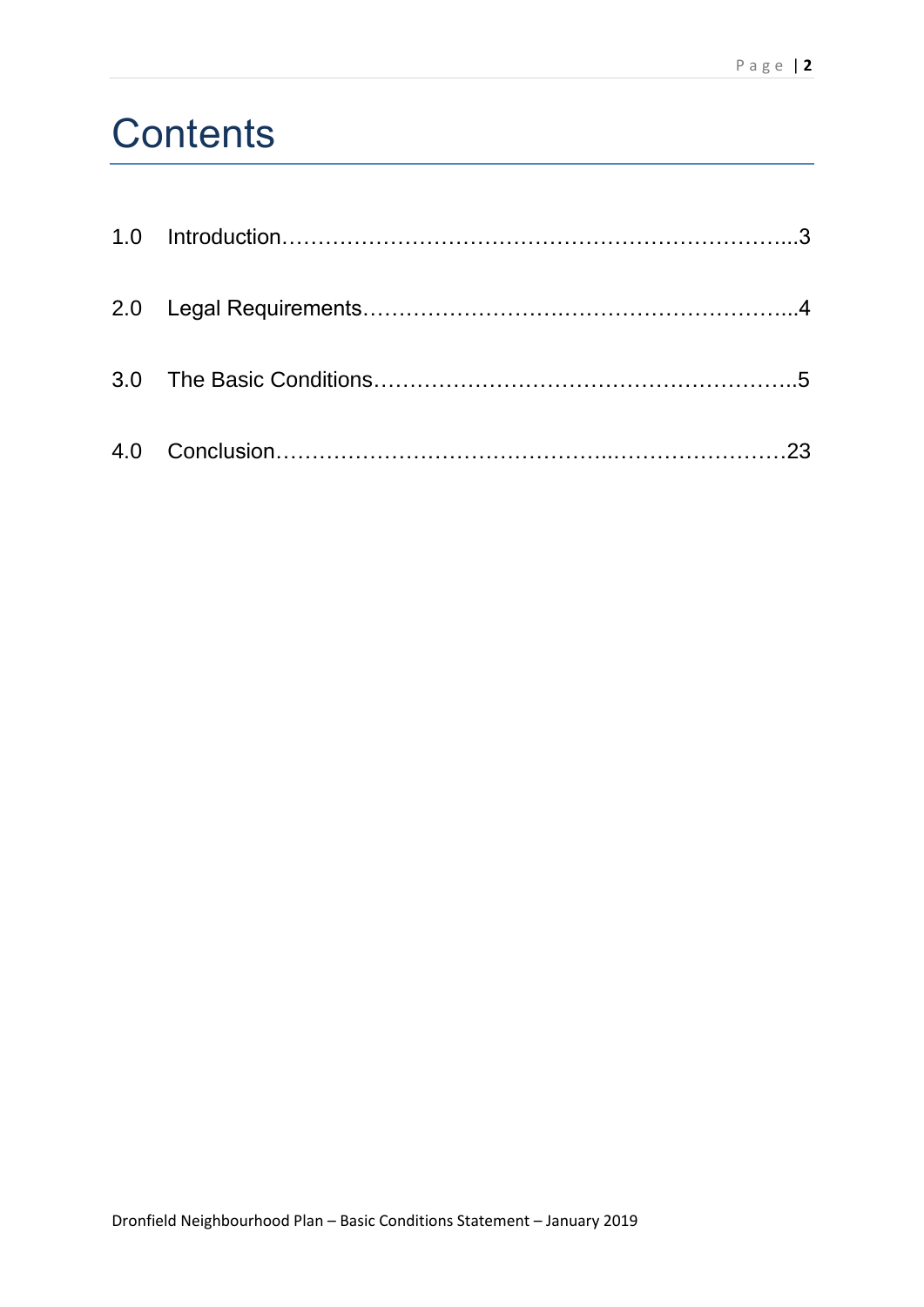# **1.0 Introduction**

- 1.1 The Basic Conditions Statement has been prepared by andrewtowlertonassociates on behalf of Dronfield Town Council to accompany the Dronfield Neighbourhood Plan ("the Plan") under regulation 15 of the Neighbourhood Planning (General) Regulations 2012 ("the Regulations").
- 1.2 In order to satisfy Regulation 15 of the Neighbourhood Planning (General) Regulations 2012, the Town Council, as the 'qualifying body' must include a statement explaining how the proposed neighbourhood plan meets the requirements of paragraph 8 of Schedule 4B to the Town and Country Planning Act 1990 (as amended).
- 1.3 Paragraph 8 (1) states that the examiner must consider the following:
	- 1 whether the draft neighbourhood development plan meets the basic conditions (see sub-paragraph (2))
	- 2 whether the draft neighbourhood development plan complies with the provision made by or under sections 61E (2), 61J and 61L, as amended by  $s38C(5)(b)$
	- 3 whether the area for any referendum should extend beyond the neighbourhood area to which the draft neighbourhood development plan relates and
	- 4 such other matters as may be prescribed.
- 1.4 Paragraph 8 (2) states that a draft neighbourhood development plan meets the basic conditions if:
	- (a) having regard to national policies and advice contained in guidance issued by the Secretary of State, it is appropriate to make the neighbourhood development plan
	- (b) the making of the neighbourhood development plan contributes to the achievement of sustainable development
	- (c) the making of the neighbourhood development plan is in general conformity with the strategic policies contained in the development plan for the area of the authority (or any part of that area)
	- (d) the making of the neighbourhood development plan does not breach, and is otherwise compatible with, EU obligations and
	- (e) prescribed conditions are met in relation to the neighbourhood development plan and prescribed matters have been complied with in connection with the proposal for the neighbourhood development plan.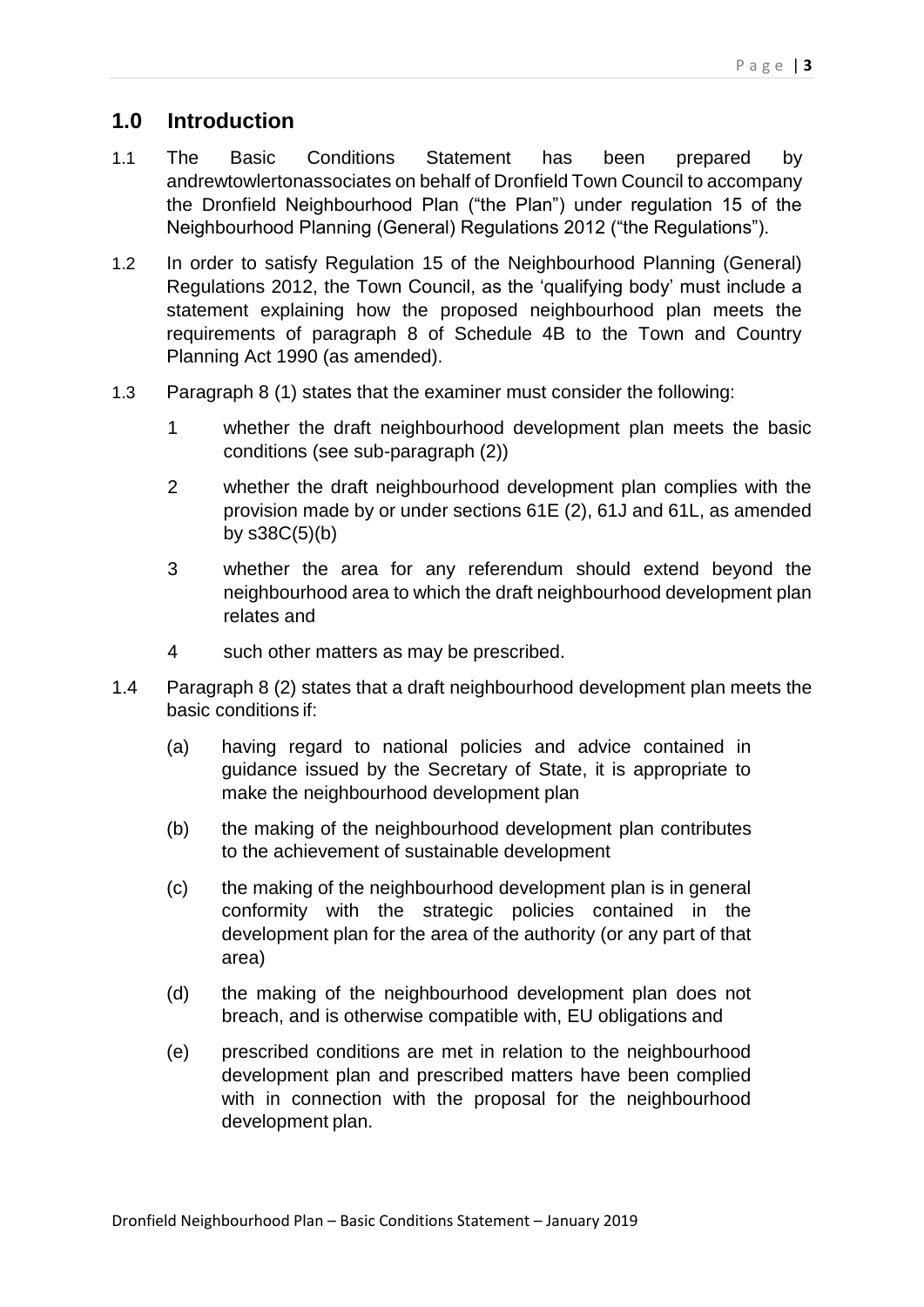1.4 Section 2 of this Statement sets out how the Plan complies with the legal requirements of sub-paragraphs 1 (b), (c) and (d). Section 3 of this Statement sets out how the Plan meets the basic conditions contained in sub-paragraph 1 (a) and sub-paragraph 2.

# **2.0 Legal Requirements**

2.1 The Plan complies with the provisions of sub-paragraph 1(b) as described below.

# **The Plan is being submitted by a qualifying body**

2.2 The Plan has been submitted by Dronfield Town Council, which is a qualifying body and entitled to submit a Neighbourhood Plan for the designated Plan Area.

### **What is being proposed is a neighbourhood plan**

2.3 The Plan contains policies relating to the development and use of land within the Plan area and has been prepared in accordance with the statutory requirements and processes set out in the Town and Country Planning Act 1990 (as amended by the Localism Act 2011) and the Neighbourhood Planning Regulations 2012.

# **The proposed neighbourhood plan states the period for which it is to have effect**

2.4 The Plan states that the period which it relates to is from 2016 until 2034. The period has been chosen to align with that of the draft Publication North East Derbyshire Local Plan.

#### **The policies do not relate to excluded development**

2.5 The Plan does not deal with county matters (mineral extraction and waste development), nationally significant infrastructure or any other matters set out in Section 61K of the Town and Country Planning Act 1990. The County Council was consulted as part of the Regulation 14 consultation and did not raise any concerns that the Plan is not compatible with the existing adopted Derbyshire Minerals Local Plan.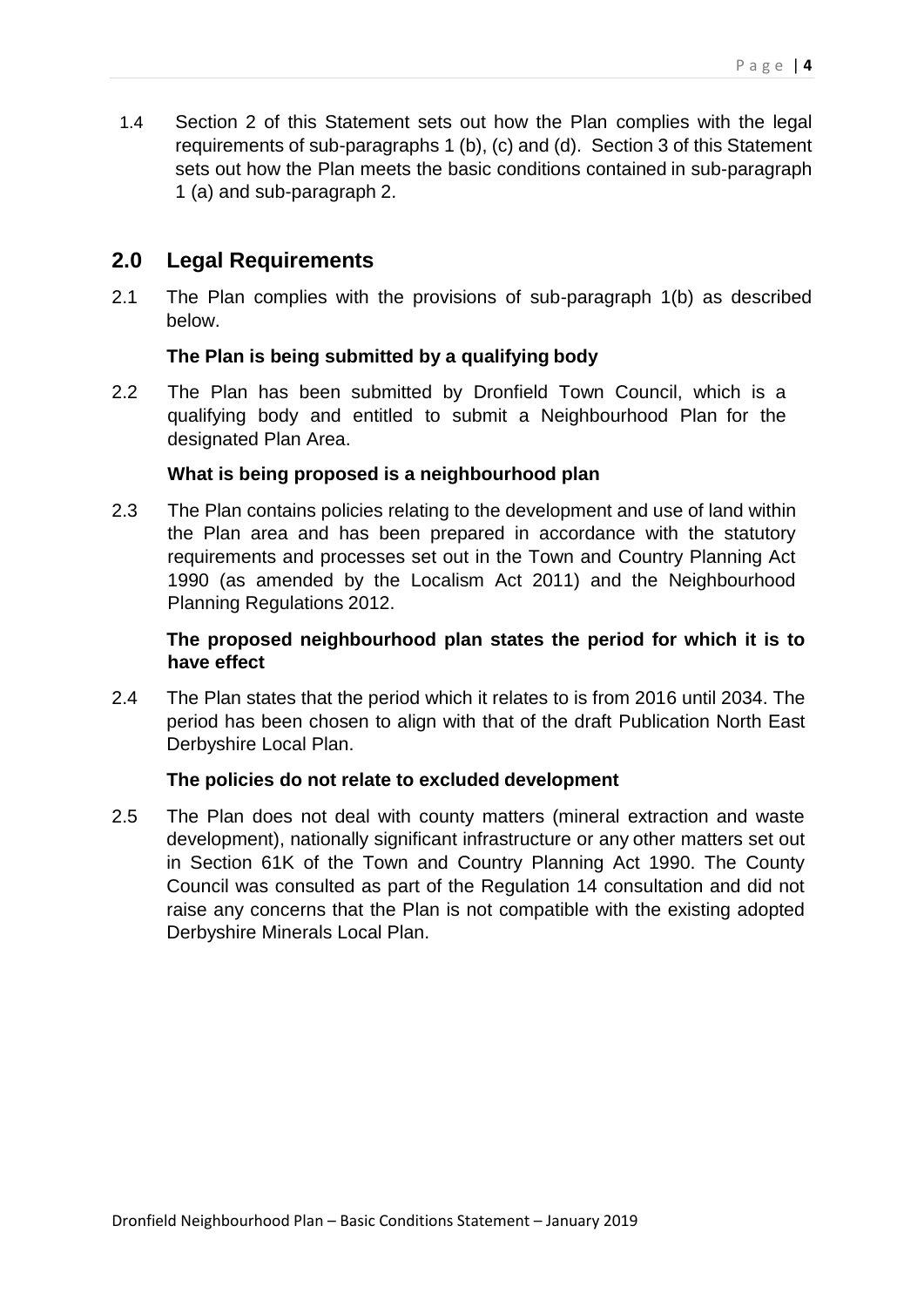## **The proposed Neighbourhood Plan does not relate to more than one neighbourhood plan area and there are no other neighbourhood plans in place within the Neighbourhood Plan area.**

- 2.6 The designated Plan area was approved by North East Derbyshire District Council on 23 September 2016. The Plan does not relate to more than one neighbourhood plan area. There are no other neighbourhood plans in place within the Neighbourhood Plan area.
- 2.7 In relation to sub-paragraph 1(c), it is not considered that there is any benefit or reason for extending the area for the referendum beyond the designated Neighbourhood Plan Area.
- 2.8 In relation to sub-paragraph 1(d), there are no other prescribed matters.

# **3.0 The Basic Conditions**

- 3.1 This section addresses how the Plan fulfils the basic conditions set out in subparagraph (2). The Plan has been prepared having regard to national policies and advice set out in the National Planning Policy Framework (NPPF 2012) and to the strategic 'saved' policies contained in the North East Derbyshire Local Plan 2001 – 2011 (adopted November 2005).
- 3.2 In accordance with national guidance, the Plan has been informed by the evidence base of the emerging Local Plan (Publication draft North East Derbyshire Local Plan).
- 3.3 Detail of how the Plan is in general conformity with strategic policies in the Local Plan is provided in table 2.

#### **Having regard to national policies and advice**

3.4 The Plan has been developed having regard to the NPPF. The NPPF was published in March 2012 and revised in July 2018 and sets out the government's planning policies for England and how these are expected to be applied. The policies of the previous Framework apply for the purpose of examining plans, where submitted on or before 24 January 2019.

An explanation of how each of the Plan policies has shown regard to the NPPF 2012 is outlined in table 1 below.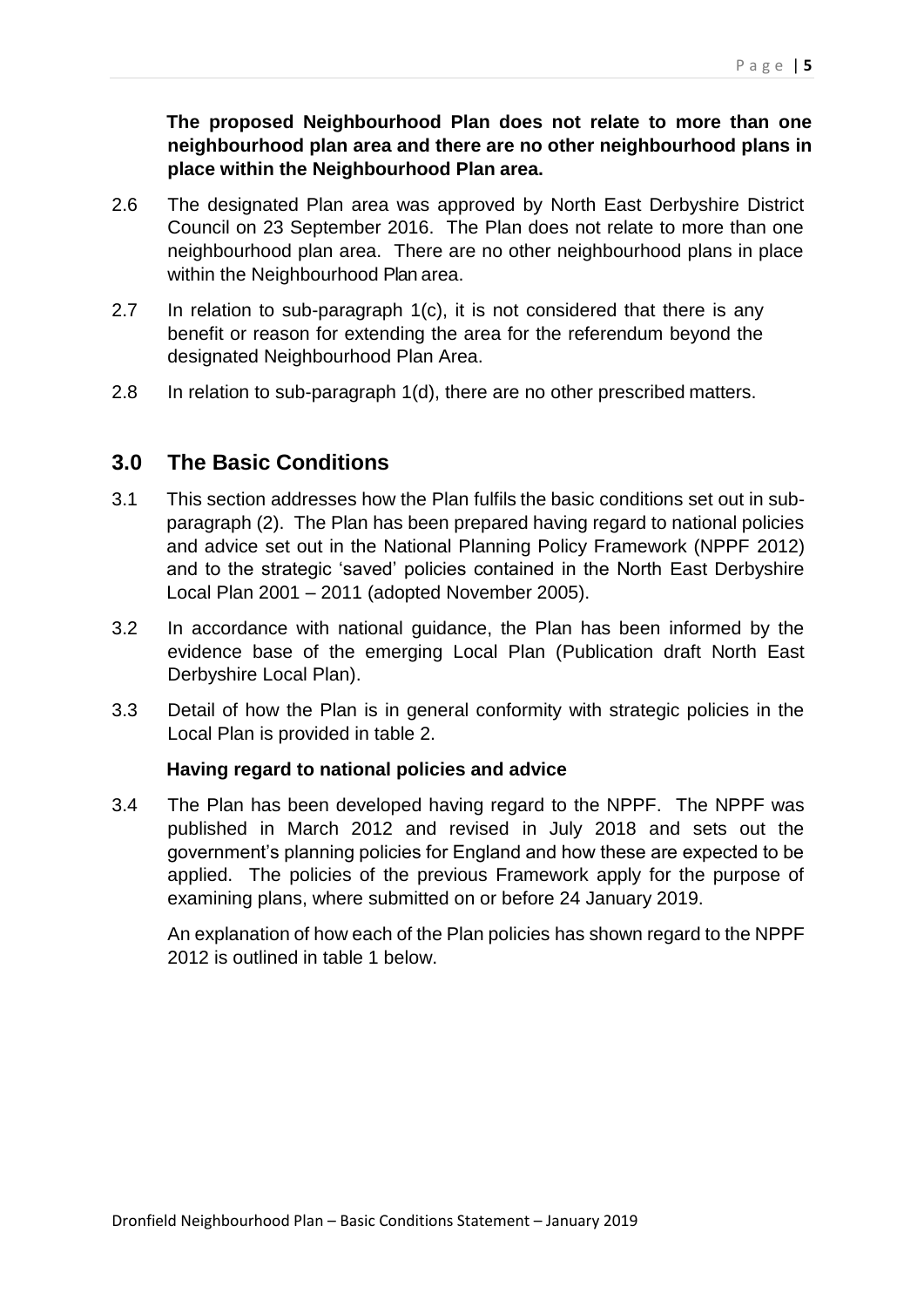| <b>Key Links with</b> | <b>Commentary</b>                                   |
|-----------------------|-----------------------------------------------------|
| NPPF (ref)            |                                                     |
|                       |                                                     |
|                       | <b>This</b><br>policy seeks<br>to<br>protect<br>key |
| 70                    | community facilities. This has regard for           |
|                       | the NPPF principle of promoting healthy             |
|                       | communities through amongst other                   |
|                       | things, planning positively for community           |
|                       | facilities and guarding against their               |
|                       | unnecessary loss.                                   |
|                       |                                                     |
|                       |                                                     |
|                       |                                                     |
|                       |                                                     |
| Para 28, 69 and       | The Policy seeks to protect Assets of               |
| 70                    | Community Value and thus guard                      |
|                       | against the loss of important community             |
|                       | assets. This has regard for promoting               |
|                       | healthy communities. That the listing of            |
|                       | an asset of community value is a                    |
|                       | planning issue is reflected in a non-               |
|                       | statutory DCLG Policy Statement <sup>1</sup> , that |
|                       | states, "The provisions do not place any            |
|                       | restriction on what an owner can do with            |
|                       | their property, once listed, if it remains in       |
|                       | their ownership. This is because it is              |
|                       | planning<br>policy<br>that<br>determines            |
|                       | permitted uses for particular sites.                |
|                       | However, the fact that the site is listed           |
|                       | may affect planning decisions - it is open          |
|                       | to the Local Planning Authority to decide           |
|                       | that listing as an asset of community               |
|                       | value is a material consideration if an             |
|                       | Para. 28, 69 &                                      |

*Table1: Neighbourhood Plan policies regard to NPPF*

 $\frac{1}{1}$ 

Dronfield Neighbourhood Plan – Basic Conditions Statement – January 2019 https://assets.publishing.service.gov.uk/government/uploads/system/uploads/attachment\_data/file/14880/C ommunity\_Right\_to\_Bid\_-\_Non-statutory\_advice\_note\_for\_local\_authorities.pdf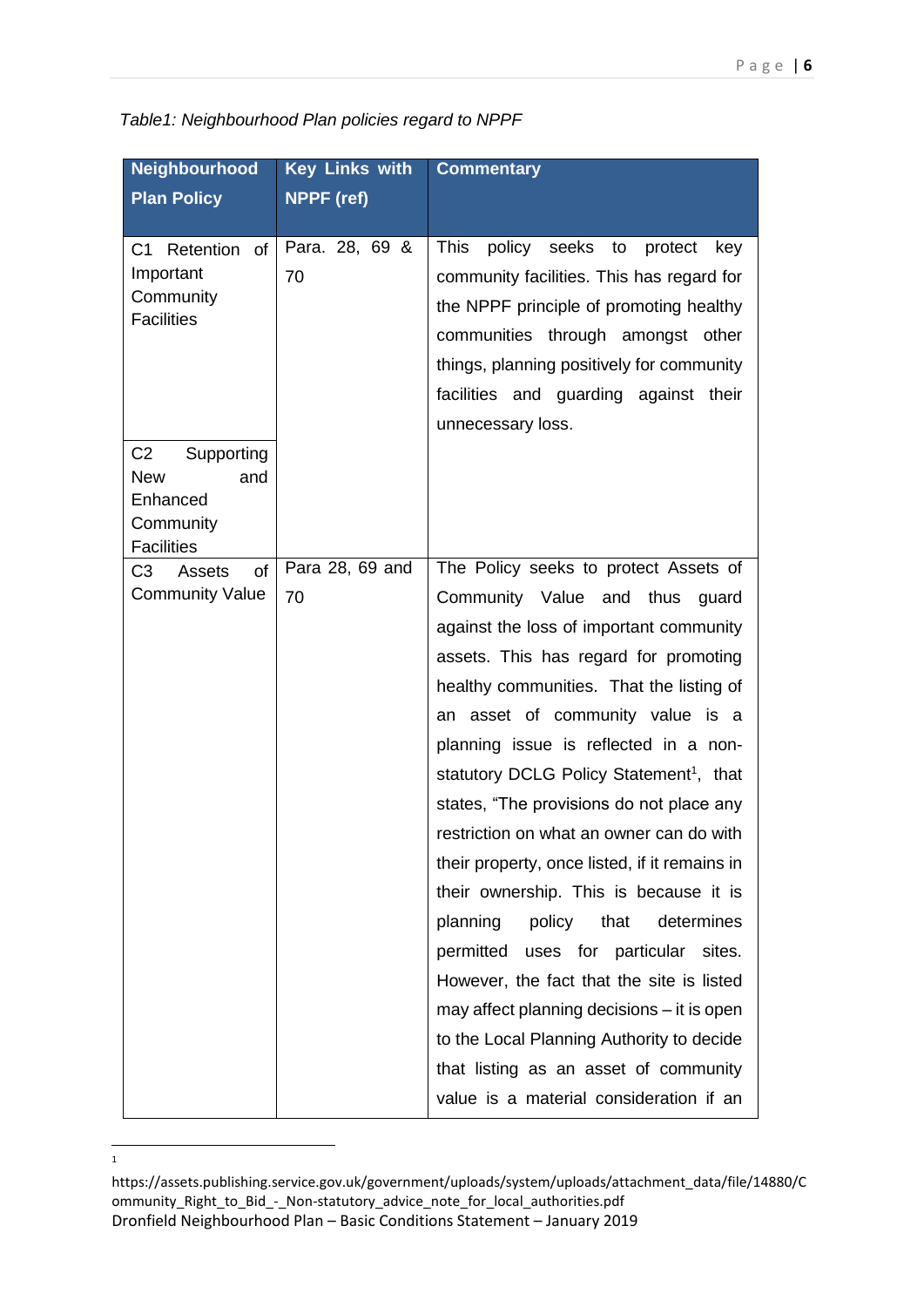|                                                                      |                           | application for change of use".                                                                                                                                                                                                                                                                                                                                                                                                                                                         |
|----------------------------------------------------------------------|---------------------------|-----------------------------------------------------------------------------------------------------------------------------------------------------------------------------------------------------------------------------------------------------------------------------------------------------------------------------------------------------------------------------------------------------------------------------------------------------------------------------------------|
| <b>ENV1 Green Belt</b>                                               | Para 79. 80. 81<br>and 82 | The Plan supports to protect and<br>conserve the Green Belt. It has regard<br>to NPPF, which states "The Government<br>attaches great importance to Green<br>Belts". It is a positive policy given that<br>the Green Belt in the town has been<br>successful in serving the five functions of<br>the Green Belt as set out in Para 80. of<br>the NPPF.                                                                                                                                  |
| ENV2 Landscape<br>Character                                          | <b>Para 113</b>           | The Policy outlines several design<br>principles aimed at the conservation,<br>maintenance and enhancement of the<br>landscape. It is in accordance with the<br>NPPF's aim to protect and enhance<br>valued landscapes.                                                                                                                                                                                                                                                                 |
| ENV3 Lea Brook<br>Valley<br>Green<br>Corridor<br><b>ENV4 Ecology</b> | Para 109, 110<br>and 117  | The Policy seeks to respect and enhance<br>local biodiversity features and habitats.<br>The Policy has regard to the NPPF,<br>which states that the planning system<br>should contribute to enhancing<br>the<br>natural and local environment,<br>"bv<br>minimising impacts on biodiversity and<br>providing net gains where possible,<br>"including<br>by establishing coherent<br>ecological<br>networks that are<br>more<br>resilient to current and future pressure"<br>(Para 109). |
| ENV <sub>5</sub><br>Local<br><b>Green Spaces</b>                     | Para. 76 & 77             | The protection of Local Green Spaces<br>through neighbourhood plans identified as<br>special by the community is<br>being<br>advocated through the NPPF. Proposed<br>designations meet the criteria set out in<br>the NPPF.                                                                                                                                                                                                                                                             |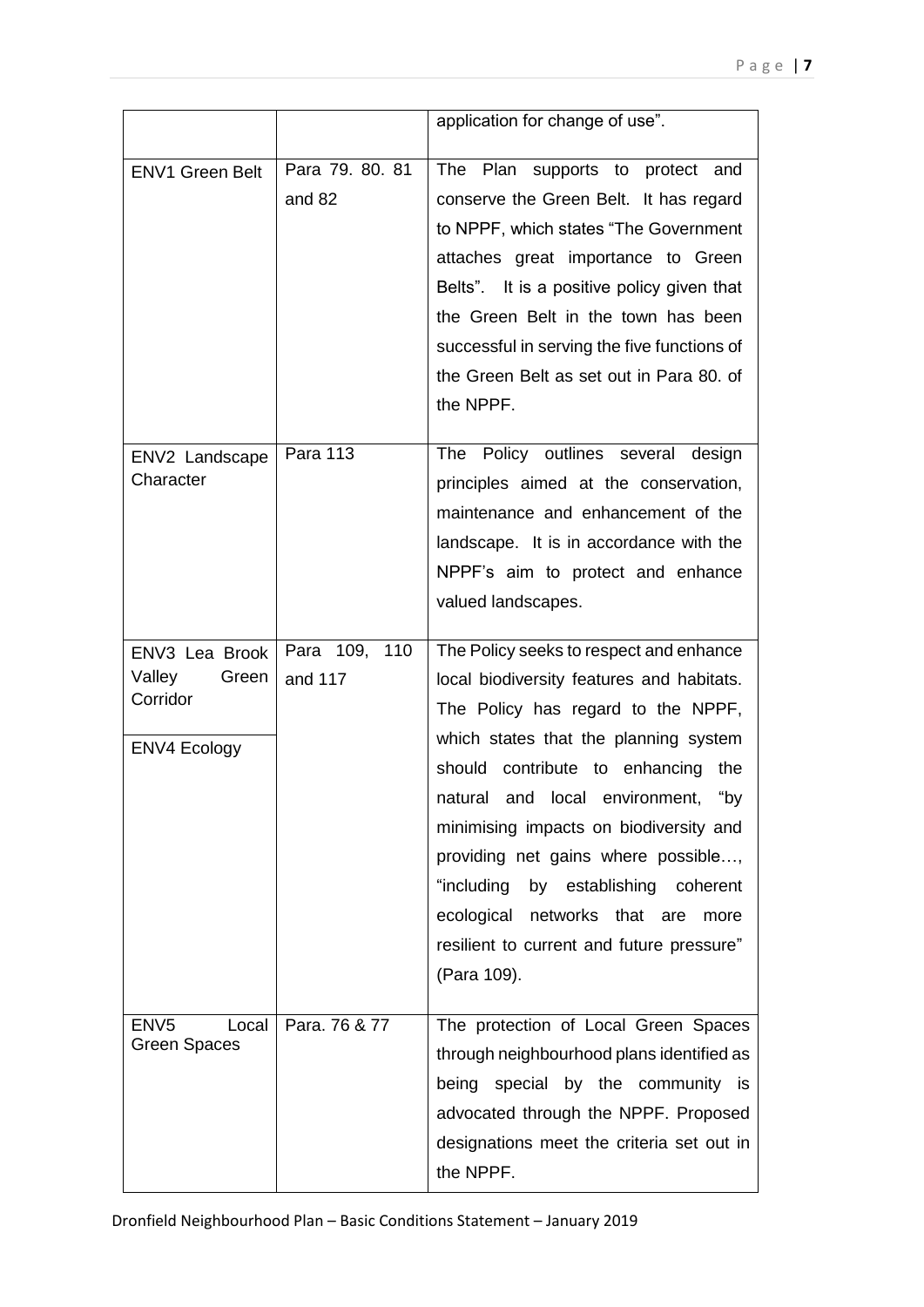| ENV6 Trees and              | Para. 117 & 118            | The Policy in its aims to protect and        |
|-----------------------------|----------------------------|----------------------------------------------|
| Woodlands                   |                            | enhance trees and hedgerows and has          |
|                             |                            | regard for the NPPF, specifically, the       |
|                             |                            | need to conserve or enhance biodiversity     |
|                             |                            | and encourage opportunities for its          |
|                             |                            | incorporation<br>and<br>in<br>around         |
|                             |                            | developments.                                |
|                             |                            |                                              |
| HOU1<br>Windfall            | Para 17, 48, 55<br>and 111 | The Policy for small scale windfall sites    |
| Housing<br>Development      |                            | has regard to the NPPF; by seeking to        |
|                             |                            | meet any future housing requirements for     |
|                             |                            | the area and maintain the vitality of the    |
|                             |                            | settlements, whilst<br>protecting<br>their   |
|                             |                            | character and setting.<br>The Plan's         |
|                             |                            | prioritisation of brownfield sites above     |
|                             |                            | greenfield sites is supported by the NPPF    |
|                             |                            | (Paras 17 and 111) both of which             |
|                             |                            | encourage the effective use of land by re-   |
|                             |                            | using land that has been previously          |
|                             |                            | developed (brownfield land).                 |
| HOU <sub>2</sub><br>Housing | Para 50                    | The Policy seeks to support a mix of         |
| Mix                         |                            | housing that meets an identified need in     |
|                             |                            | the community. The NPPF advocates for        |
|                             |                            | inclusive and mixed communities, which       |
|                             |                            | will require a mix of housing types based    |
|                             |                            | on current and future demographic            |
|                             |                            | trends.                                      |
|                             |                            |                                              |
| HOU3 Affordable             | Para 50                    | This Policy supports the provision of        |
| Housing                     |                            | affordable<br>housing<br>and<br>including    |
|                             |                            | prioritising allocation to applicants with a |
|                             |                            | local connection. This policy is consistent  |
|                             |                            | with the NPPF which outlines the need to     |
|                             |                            | widen opportunities for home ownership       |
|                             |                            | inclusive<br>mixed<br>create<br>and<br>and   |
|                             |                            | communities through amongst other            |
|                             |                            | things, supporting affordable housing,       |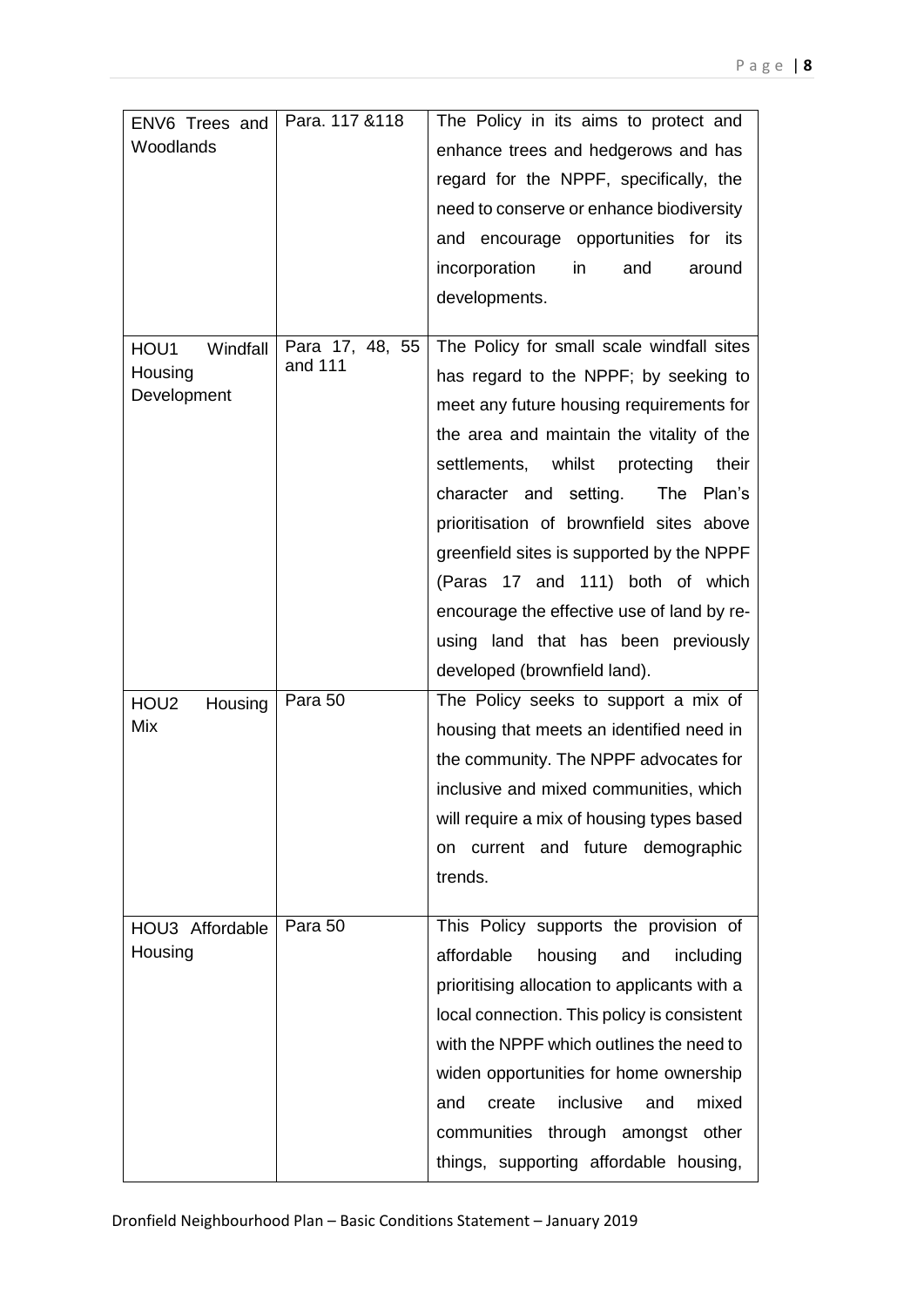|                                                                                |                               | where there is an identified need.                                                                                                                                                                                                                                         |
|--------------------------------------------------------------------------------|-------------------------------|----------------------------------------------------------------------------------------------------------------------------------------------------------------------------------------------------------------------------------------------------------------------------|
| HOU4<br>Infrastructure for<br>New Housing and<br>Other Forms of<br>Development | Para 17, 35, 58,<br>and 69    | neighbourhood<br>should<br>That<br>plans<br>develop robust and<br>comprehensive<br>policies that set out the quality of<br>development that will be expected for the<br>area is advocated in the NPPF.                                                                     |
| HOU5 Developer<br>Contributions                                                | Para 173                      | The prioritisation of projects funded<br>through developer contributions<br>has<br>regard to the NPPF in terms of ensuring<br>viability and deliverability                                                                                                                 |
| T&A1 Highways<br><b>Traffic</b><br><b>T&amp;A2</b><br>Management               | Para 17, 30, 35,<br>58 and 95 | These policies seek to manage potential<br>traffic issues arising from development<br>and have regard for "create safe and<br>secure layouts which minimise conflicts<br>between traffic<br>cyclists<br>and<br>or<br>pedestrians".                                         |
| T&A3 Cycling and<br>Walking                                                    | Para 17, 30, 58<br>& 75       | This Policy aims to protect and improve<br>existing cycle and pedestrian<br>the<br>network. In doing so, it has regard to the<br>NPPF in terms of "actively manage<br>patterns of growth to make the fullest<br>possible use of public transport, walking<br>and cycling". |
| T&A4 Car Parking                                                               | Para 17, 29, 30<br>and 58     | The adequate provision of<br>off-road<br>parking contributes<br>towards<br>vehicle<br>"good design" and "promoting healthy"<br>and "safer communities" by "reducing<br>congestion" and setting "out the quality of<br>development that will be expected for the<br>area".  |
| E1 Protecting and<br>Enhancing<br>the<br>Role<br>and<br>Attractiveness of      | Para 23                       | The Policy supports the NFFF aim (2) of<br>"Ensuring the vitality of town centres"<br>with its focus on "promote competitive                                                                                                                                               |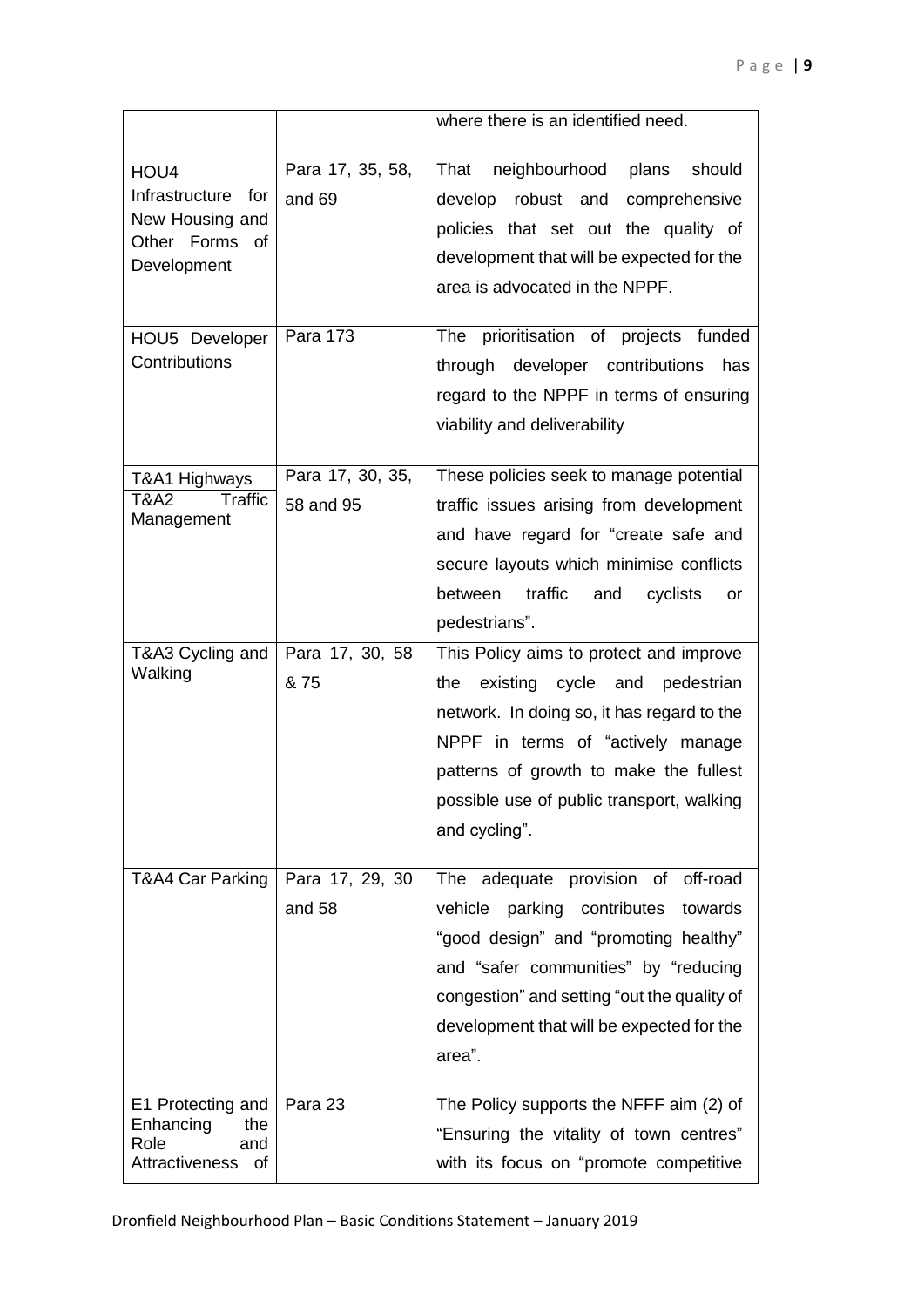| <b>Dronfield</b><br>Town<br>Centre<br>E <sub>2</sub><br>Shop<br>Frontages in the<br><b>Town Centre</b>                     | Para 56, 58 and<br>69     | town centres that provide customer<br>choice and a diverse retail offer and<br>which reflect the individuality of town<br>centres".<br>The Policy has regard to the importance<br>of good design as a key aspect of<br>sustainable development<br>and<br><i>in</i><br>particular, to create attractive places and<br>respond to the local character and                              |
|----------------------------------------------------------------------------------------------------------------------------|---------------------------|--------------------------------------------------------------------------------------------------------------------------------------------------------------------------------------------------------------------------------------------------------------------------------------------------------------------------------------------------------------------------------------|
| E <sub>3</sub><br>Shopping<br>and other<br>Hubs<br><b>Shops</b><br>Local<br><b>Outside Dronfield</b><br><b>Town Centre</b> | 69 and 70                 | history.<br>This Policy seeks to protect important<br>shops and shopping hubs. This has<br>regard for the NPPF principle of<br>promoting healthy communities through<br>amongst other things, planning positively<br>for community facilities and guarding<br>against their unnecessary loss.                                                                                        |
| E4<br>Hot<br>Food<br>Takeaways                                                                                             | Para 17, 23, 56<br>and 58 | This Policy has regard to the emphasis in<br>the NPPF on "Planning policies should<br>be positive, promote competitive town<br>centre environments and set out policies<br>for the management and growth of<br>centres" and "promote competitive town<br>centres that provide customer choice<br>and a diverse retail offer and which<br>reflect the individuality of town centres". |
| E <sub>5</sub><br>Existing<br>Employment<br><b>Uses</b>                                                                    | Para 17, 21, 22<br>and 37 | This Policy seeks to protect suitable<br>employment sites through the retention<br>of buildings that provide or have the<br>potential<br>provide<br>employment<br>to<br>opportunities. This has regard to the<br>NPPF aim (1) of 'Building a strong<br>competitive economy' and that "Planning<br>policies should avoid the long term                                                |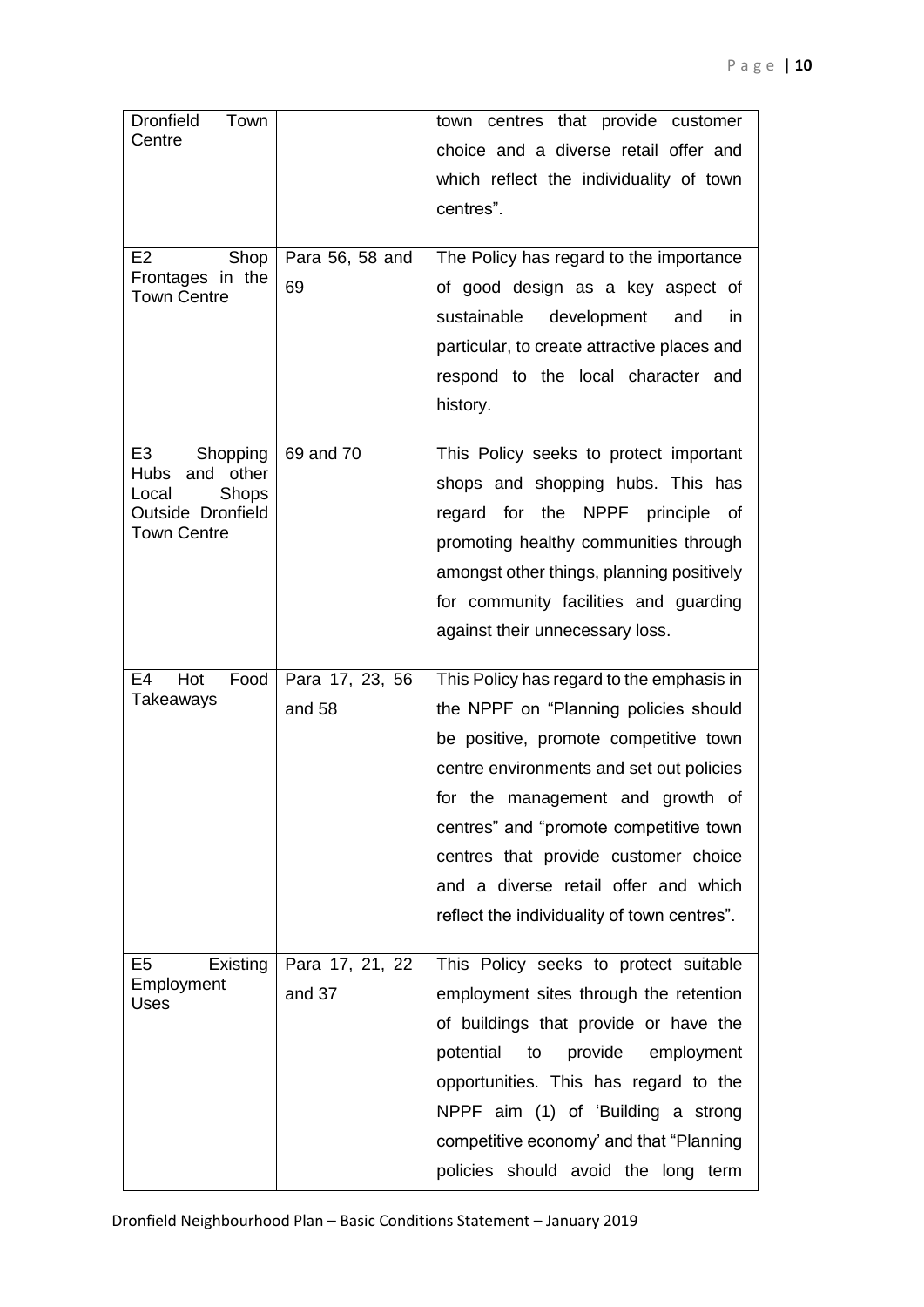|                                                 |                    | protection of sites<br>allocated<br>for     |
|-------------------------------------------------|--------------------|---------------------------------------------|
|                                                 |                    | employment use where there is no            |
|                                                 |                    | reasonable prospect of a site being used    |
|                                                 |                    | for that purpose".                          |
|                                                 |                    |                                             |
| Small-<br>E <sub>6</sub><br><b>New</b>          | Para 17, 21 and    | Encouraging<br>small-scale<br>new           |
| Scale<br>Employment                             | 28                 | employment uses has regard to the           |
| <b>Uses</b>                                     |                    | NPPF aims of "Building a strong             |
|                                                 |                    | economy"; "Supporting a prosperous          |
|                                                 |                    | economy" and "supporting the move to a      |
|                                                 |                    | low carbon future by enabling the           |
|                                                 |                    | operation of a home office or small         |
|                                                 |                    | workshop in residential areas".             |
|                                                 |                    |                                             |
| Listed<br>D <sub>1</sub>                        | 17,<br>131<br>Para | The Plan seeks to support, conserve and     |
| <b>Buildings</b>                                | and 132            | enhance the value and appreciation of       |
|                                                 |                    | Listed Buildings. This Policy has regard    |
|                                                 |                    | to a core NPPF principle and aim; to        |
|                                                 |                    | "Conserve and enhance the historic          |
|                                                 |                    | environment" and its emphasis "on           |
|                                                 |                    | opportunities to draw on the contribution   |
|                                                 |                    | made by the historic environment to the     |
|                                                 |                    | character of a place".                      |
|                                                 |                    |                                             |
| Dronfield   Para<br>D <sub>2</sub><br>Character | 126<br>and         | The Policy seeks to identify, protect and   |
| <b>Buildings</b><br>and                         | 135                | enhance non-designated heritage assets      |
| <b>Structures</b><br>οf                         |                    | and is in accordance with the NPPF with     |
| Local<br>Heritage<br>Interest                   |                    | its requirement that "The effect of an      |
|                                                 |                    | application on the significance of a non-   |
|                                                 |                    | designated heritage asset should be         |
|                                                 |                    | taken into account in determining the       |
|                                                 |                    | application".                               |
|                                                 |                    |                                             |
| D3 Good Design                                  | Para 17, 56, 58,   | The Policy outlines several design          |
|                                                 |                    | principles and supports the NPPF            |
|                                                 |                    | principle aim of "Requiring good design";   |
|                                                 |                    | and the "need to respond to local           |
|                                                 |                    | character<br>history of the<br>and<br>local |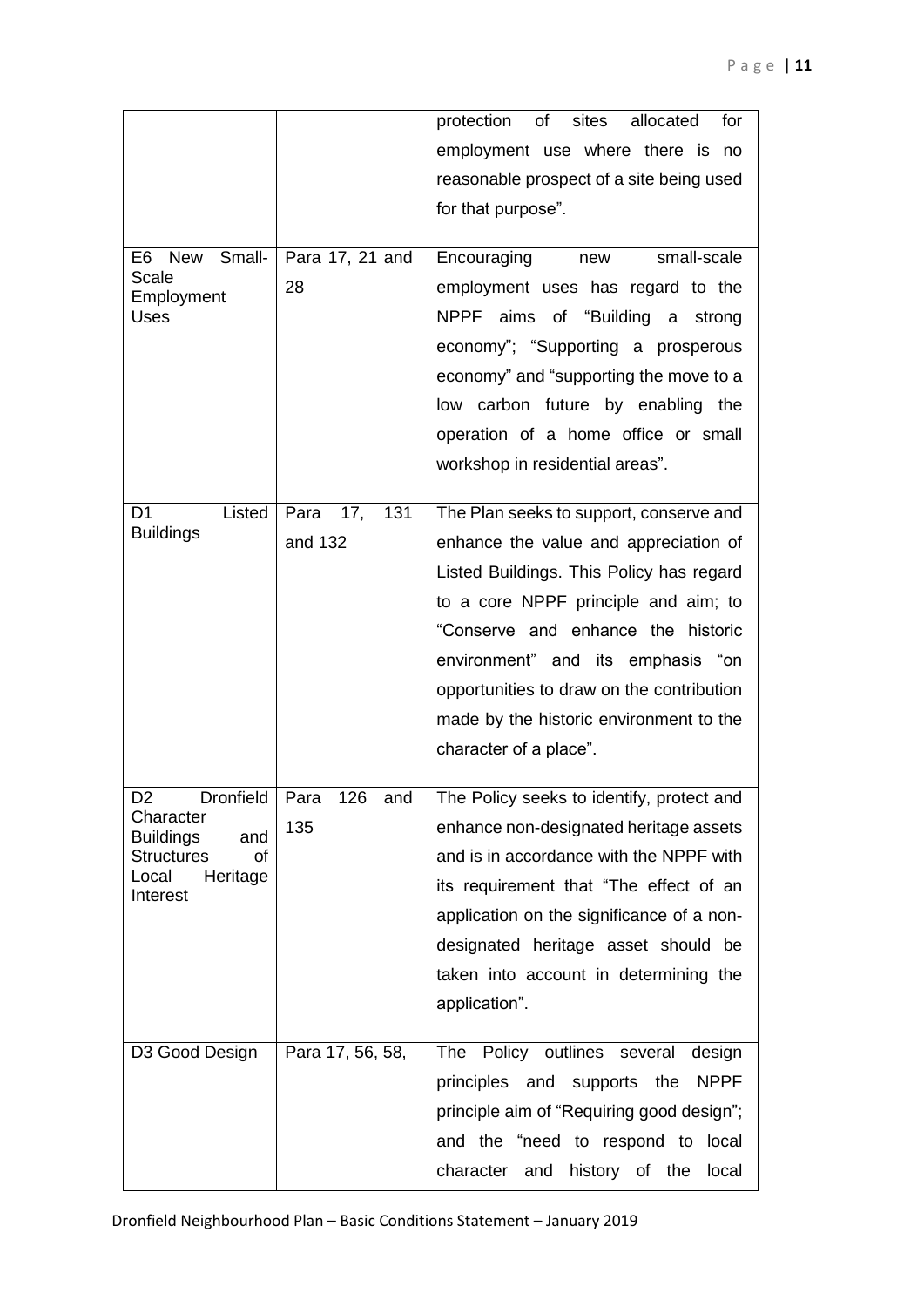| surroundings". Importantly the policy    |
|------------------------------------------|
| does not impose architectural styles and |
| hence does not stifle an innovative      |
| approach. The Policy supports            |
| sustainable design and construction      |
| techniques (including surface water      |
| management), a key element for           |
| sustainable economic growth, as          |
| identified by the NPPF.                  |
|                                          |

#### **Achieving sustainable development**

- 3.5 The Plan is positively prepared, reflecting the presumption in the NPPF in favour of sustainable development, but it seeks to manage development to ensure that, in addition to economic considerations, reasonable environmental and social considerations are taken into account.
- 3.6 Whilst there is no legal requirement for a neighbourhood plan to have a sustainability appraisal, this section of the Statement demonstrates how the Plan fulfils the basic condition that the plan contributes to achieving sustainable development.
- 3.7 The NPPF defines sustainable development as having three dimensions; economic, social and environmental. The Plan has been developed with regard to these principles and has jointly sought environmental, economic and social gains.
- 3.8 The policies contained in the Plan contribute to achieving sustainable development by seeking positive improvements to the quality of the natural, built and historic environment, as well as in people's quality of life.

The social goals of the Plan include to:

- Conserving Dronfield's identity and celebrating the town's heritage.
- Providing good quality and suitable housing that meets the needs of the town.
- Sustaining the town's infrastructure, shops and community facilities.

The environmental goals include to:

- Protecting and wherever possible enhancing Dronfield's green and open spaces.
- Protect trees, woodlands and hedgerows of significant importance.
- Conserve the rural character of the surrounding landscape.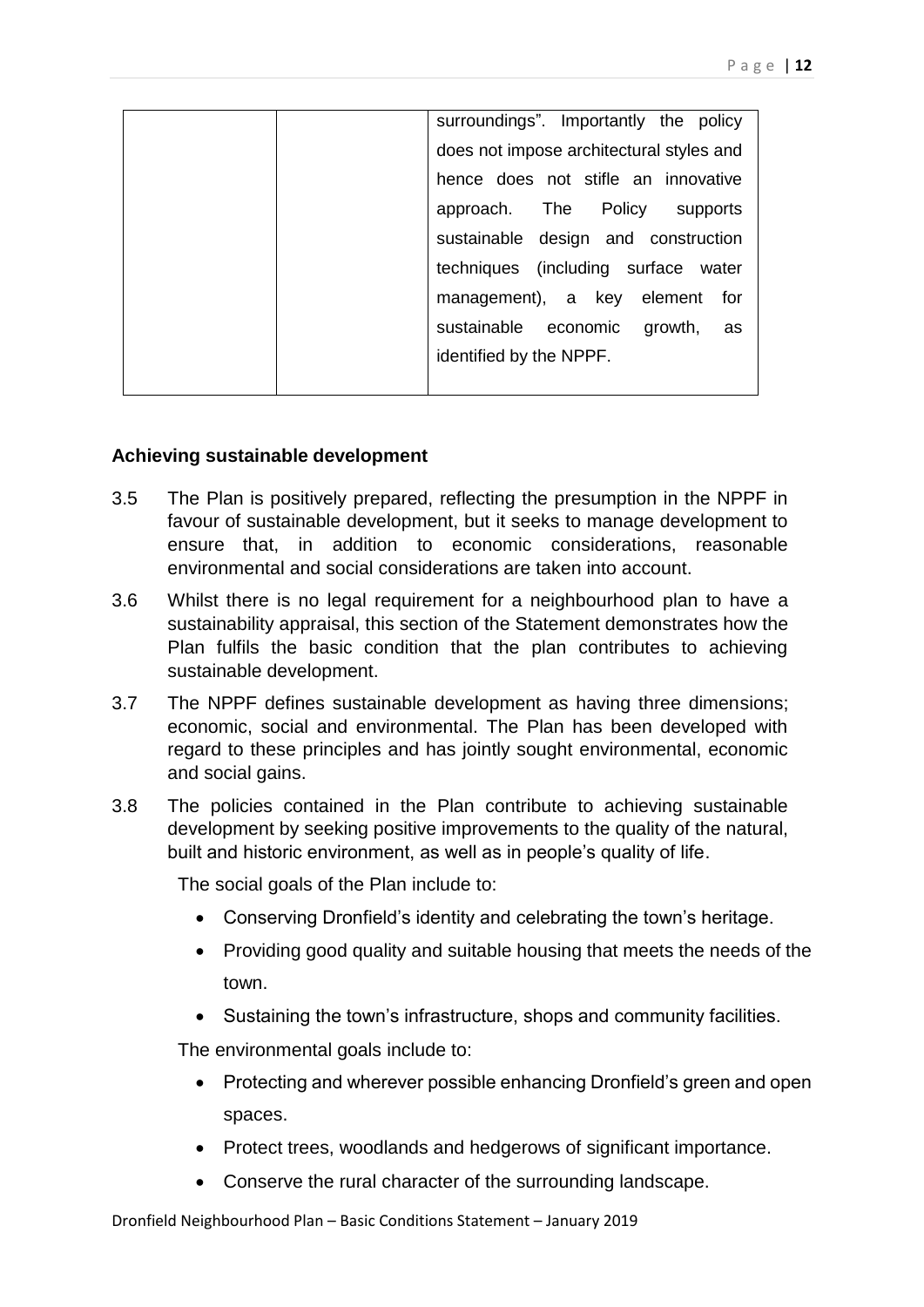The economic goals include to:

- Supporting improvements to the town centre.
- To promote a sustainable transport network which serves all users.
- To provide an environment that promotes new and existing businesses.

#### **General conformity with the strategic policies of the development plan for the**

#### **area**

- 3.9 The Plan has been developed in general conformity with the strategic 'saved' policies contained in North East Derbyshire's approved Local Plan adopted in 2005. To meet the basic conditions, the Plan is only required to demonstrate general conformity with the adopted Local Plan. However, in accordance with national guidance, significant regard has been paid to the evidence base of the emerging (Publication draft Local Plan) in producing the Plan.
- 3.10 Table 2 provides a summary of how each of the Plan policies are in general conformity with the 'saved' strategic policies in the North East Derbyshire Local Plan 2001-2011. A statement regarding general conformity with the Publication Draft Local Plan (2014 – 2034) is also provided where relevant.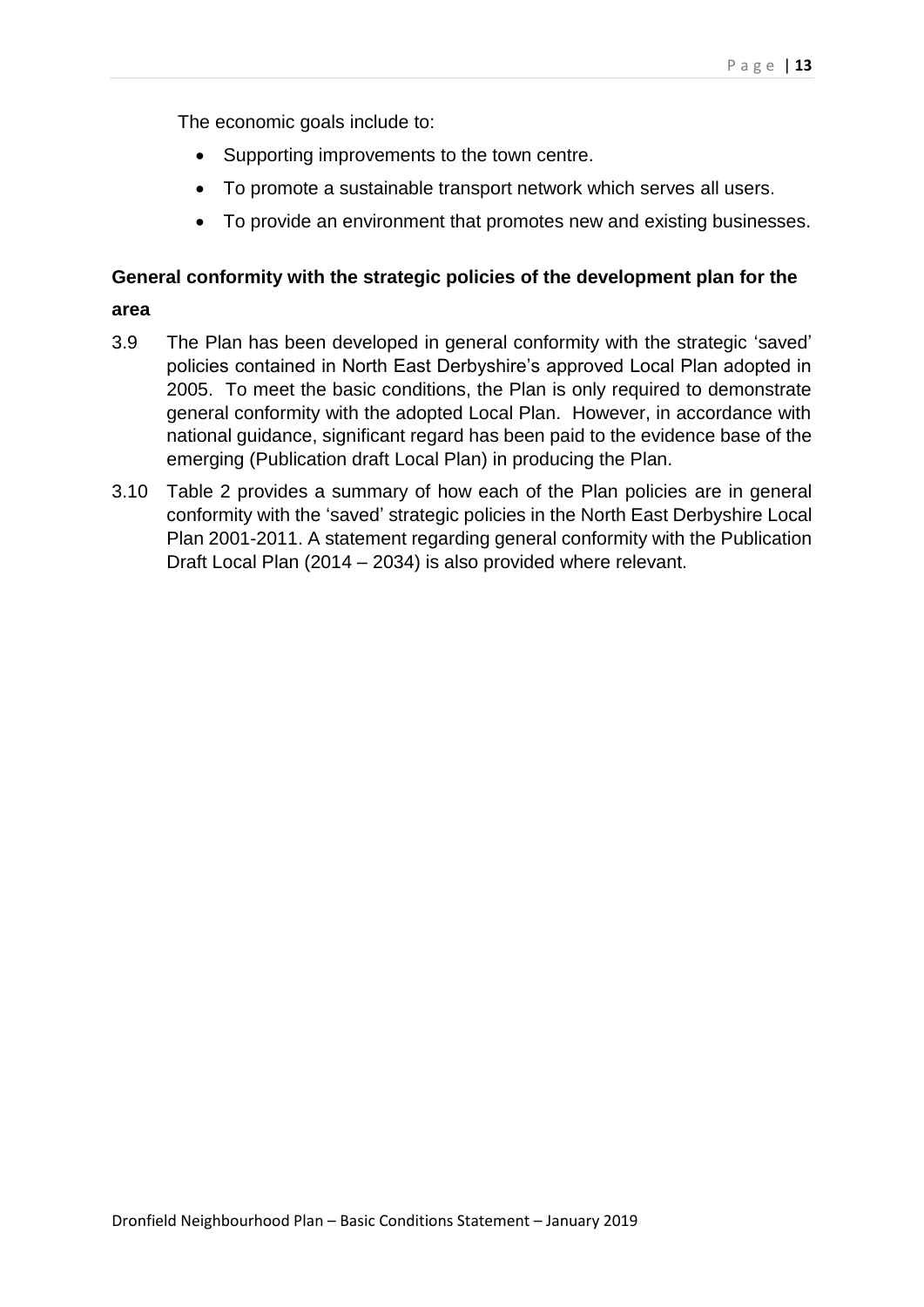| <b>Neighbourhood Plan</b><br><b>Policies</b>                                     | 'Saved' Local<br><b>Plan Policy</b><br>$(2001 - 11)$ | <b>Commentary</b>                                                                                                                                                                                                                                                                                         | <b>Publication Draft Local Plan (2014-2034)</b>                                                                                                                                                                                                                                                                            |
|----------------------------------------------------------------------------------|------------------------------------------------------|-----------------------------------------------------------------------------------------------------------------------------------------------------------------------------------------------------------------------------------------------------------------------------------------------------------|----------------------------------------------------------------------------------------------------------------------------------------------------------------------------------------------------------------------------------------------------------------------------------------------------------------------------|
| Retention<br>C <sub>1</sub><br>of<br>Community<br>Important<br><b>Facilities</b> | SH8, CSU3                                            | Policy C1 supports the retention of important<br>community facilities. It also provides greater<br>local detail and certainty as it identifies those<br>community buildings and facilities that<br>community has identified as of greatest<br>importance to them.                                         | The draft Plan notably through policies SP 1<br>'Dronfield' and ID 5 'Loss of Existing Social<br>Infrastructure', which supports the protection<br>of existing community facilities including the<br>nomination by local communities, of<br>important local buildings and facilities to be<br>added on a central list.     |
| C2 Supporting New and<br>Enhanced<br>Community<br><b>Facilities</b>              | SH8, CSU3                                            | Policy C2 supports the provision of new or<br>enhances community facilities.<br>This is<br>supported by the Plan which provides<br>greater local detail and certainty as it<br>highlights those community buildings and<br>facilities that the community considers are<br>most needed to meet local need. | The Draft Local Plan supports proposals for<br>new community facilities and infrastructure,<br>as reflected in Policy ID 4 'New Social<br>Infrastructure'; Policy SP 1 'Dronfield' and<br>Policy ID1 'Infrastructure Delivery and<br>Developer Contributions'.                                                             |
| C <sub>3</sub><br>Assets<br>of<br><b>Community Value</b>                         | SH8, CSU3                                            | Policy C3 supports the listing and protection<br>of Assets of Community Value and the<br>additional protection this gives to them in the<br>planning system and more generally.                                                                                                                           | The draft Plan supports the protection of<br>existing<br>community facilities<br>including<br>nomination<br>through<br>the<br>by<br>local<br>communities, of important local buildings and<br>facilities on a central list.                                                                                                |
| ENV 1 Green Belt                                                                 | GS <sub>2</sub>                                      | Policy ENV 1 supports and provides local<br>context and prioritisation for the continued<br>designation of the countryside surrounding<br>the Town as Green Belt. The inclusion of the<br>policy also reflects that the issue is of special<br>importance to the town.                                    | Policy SS10 'North East Derbyshire Green<br>Belt'<br>confirm the<br>seeks to<br>detailed<br>boundaries of the Green Belt within North<br>East Derbyshire and protect land within the<br>Green Belt from inappropriate development<br>except in very special circumstances. The<br>inclusion of the Policy in the Plan also |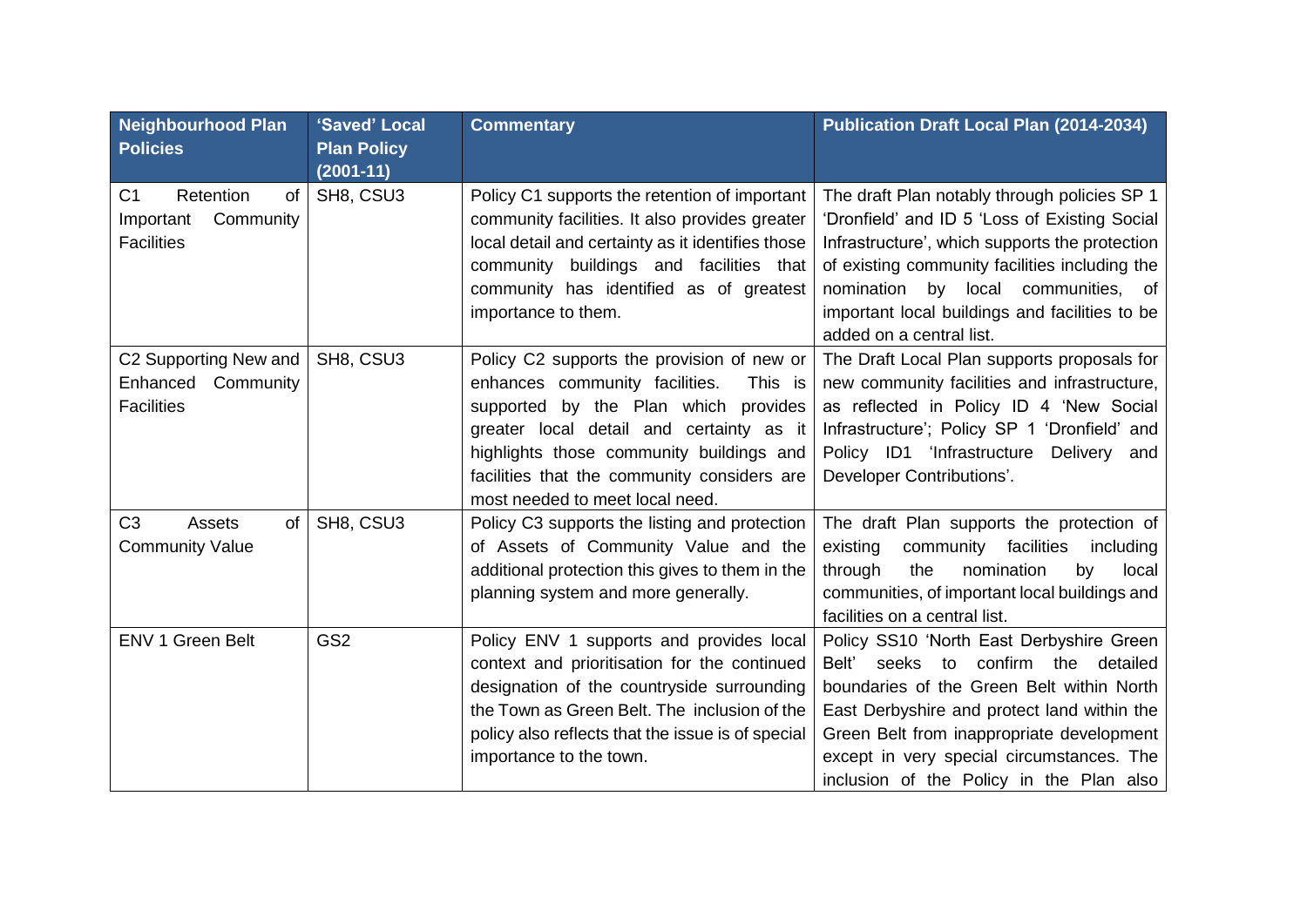|                                                        |                       |                                                                                                                                                                                                                        | reflects that this is an of special importance<br>to the town.                                                                                                                                                                                                                                                                                                                                                                                                                                                      |
|--------------------------------------------------------|-----------------------|------------------------------------------------------------------------------------------------------------------------------------------------------------------------------------------------------------------------|---------------------------------------------------------------------------------------------------------------------------------------------------------------------------------------------------------------------------------------------------------------------------------------------------------------------------------------------------------------------------------------------------------------------------------------------------------------------------------------------------------------------|
| <b>ENV</b><br>$\overline{2}$<br>Landscape<br>Character | NE <sub>1</sub>       | Policy ENV2 adds significant and valuable<br>local detail to guide development proposals<br>through the identification of the key local<br>landscape features.                                                         | The Draft Local Plan requires development<br>in the countryside to respect, form, scale and<br>character of the landscape, notably through<br>SS <sub>9</sub><br>'Development<br>Policy<br>in.<br>the<br>Countryside'.                                                                                                                                                                                                                                                                                              |
| ENV 3 Lea Brook Valley<br><b>Green Corridor</b>        | <b>NE3, NE4, NE5</b>  | This Policy supports and provides local detail<br>and context to existing and emerging Local<br>Plan policies.                                                                                                         | The Draft Local Plan seeks to protect and<br>enhance the district's natural environment<br>and seek to increase the quantity and quality<br>of biodiversity and geodiversity as reflected<br>SDC4<br>Policies<br>'Biodiversity<br>and<br><i>in</i><br>Geodiversity' and ID6 'Green Infrastructure'.<br>Also, 3(f) of SP1 'Dronfield' makes specific<br>reference to "Capitalise on any opportunities<br>provided by rivers, streams, ditches, drains<br>and canals in order to improve their<br>ecological status". |
| ENV 4 Ecology                                          | NE1, NE3, NE5,<br>NE7 | The Plan supports these aims through the<br>identification of environmental assets and<br>landscape elements at a local level.                                                                                         | The Draft Local Plan seeks to protect and<br>enhance the district's natural environment<br>and seek to increase the quantity and quality<br>of biodiversity and geodiversity as reflected<br>SDC4<br>Policy<br>'Biodiversity<br>and<br><i>in</i><br>Geodiversity'.                                                                                                                                                                                                                                                  |
| ENV <sub>5</sub><br>Local Green<br>Spaces              | R3, R4                | Policy NE5 identifies many important Local<br>Green Spaces within the Plan area. The<br>opportunity to designate areas as Local<br>Green Space was introduced with the NPPF<br>(2012). The Neighbourhood Plan provides | The Draft Local Plan supports the protection<br>of Local Green Spaces identified in a<br>Neighbourhood Plan (para 9.97). Policy SP1<br>'Dronfield' makes specific reference to the<br>need to "Protect and enhance existing green                                                                                                                                                                                                                                                                                   |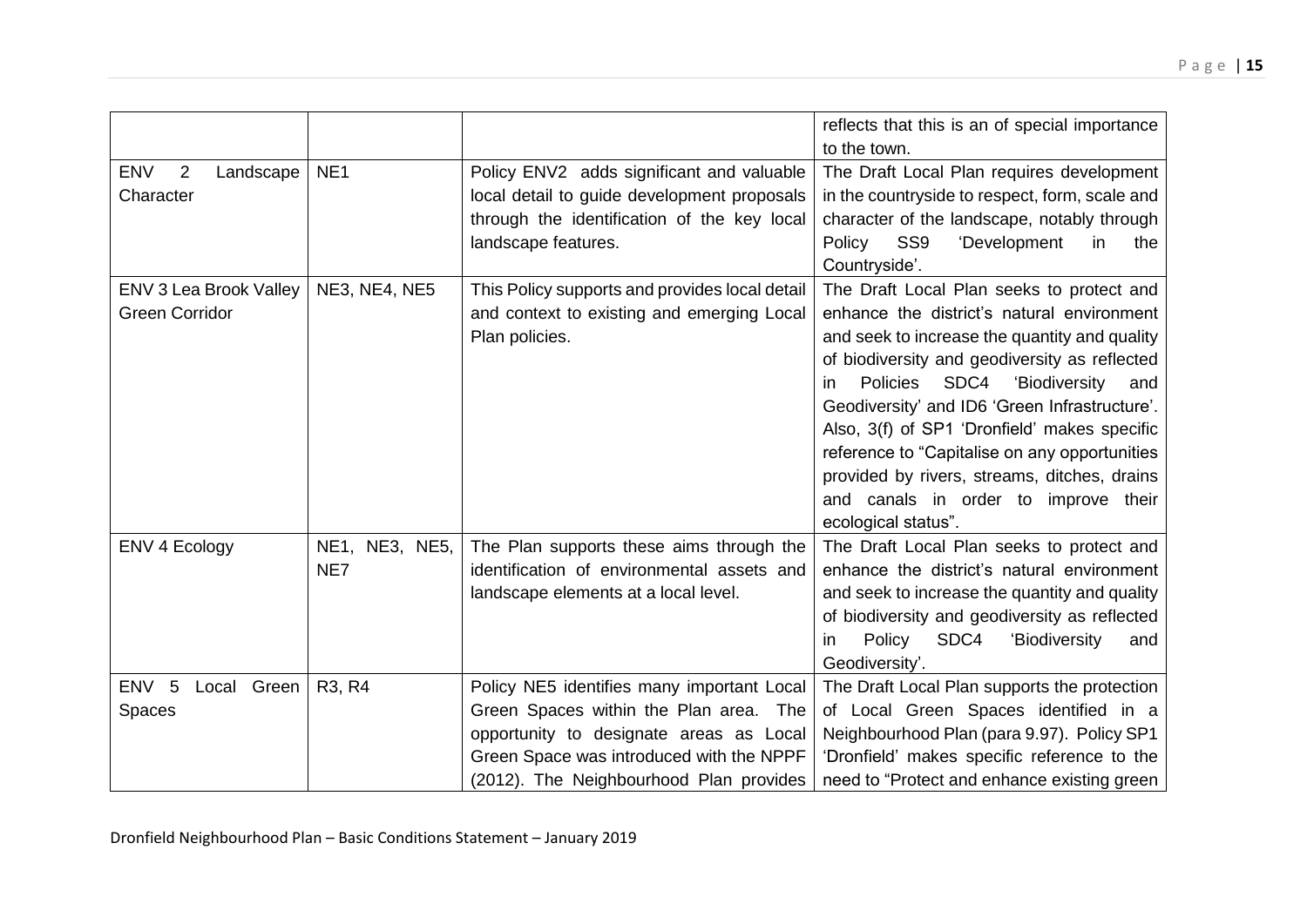|                                                              |                | greater local detail and certainty as it<br>identifies those local green spaces that are<br>of greatest importance to them and meet the<br>criterion for designation as such.                                                                                                                                                                                                                                                      | space, children's play spaces, outdoor youth<br>facilities and allotments and outdoor and<br>indoor sports facilities to meet identified<br>demand" in Dronfield.                                                                                      |
|--------------------------------------------------------------|----------------|------------------------------------------------------------------------------------------------------------------------------------------------------------------------------------------------------------------------------------------------------------------------------------------------------------------------------------------------------------------------------------------------------------------------------------|--------------------------------------------------------------------------------------------------------------------------------------------------------------------------------------------------------------------------------------------------------|
| 6<br><b>ENV</b><br><b>Trees</b><br>and<br>Woodlands          | NE7            | Policy ENV 6 seeks to protect ancient<br>important trees and hedgerows that make a<br>significant contribution to the character,<br>ecology or amenity of the Town. The Plan<br>further supports this ambition and provides<br>additional detail regarding some of the<br>specific trees, woodlands and hedgerows in<br>the Plan area that are particularly significant.<br>which the Plan supports and adds local<br>context too. | Policy SDC 2 'Trees, Woodlands and<br>Hedgerows' seeks to protect important trees,<br>woodlands and hedgerows.                                                                                                                                         |
| Windfall<br>HOU<br>$\mathbf 1$<br><b>Housing Development</b> | H1, H2         | Policy HOU 1 sets out locally developed and<br>determined criteria to help determine<br>planning applications 'windfall' housing<br>development sites in support of relevant<br>national and local policies.                                                                                                                                                                                                                       | Policy SS1 'Sustainable Development' and<br>the supporting text supports suitable windfall<br>development within settlement boundaries.                                                                                                                |
| <b>HOU2 Housing Mix</b>                                      | H3, GS5, GS6   | The Plan supports these policies and<br>provides additional context and<br>detail<br>regarding the specific housing types required<br>to meet local need and address imbalances<br>in the market.                                                                                                                                                                                                                                  | Policy LC4 'Type and Mix of Housing'<br>requires that the mix of housing development<br>proposals "should seek to ensure an<br>appropriate mix of dwelling types, and sizes,<br>taking account of existing imbalances in the<br>housing stock", et al. |
| HOU<br>3<br>Affordable<br>Housing                            | H <sub>6</sub> | HOU 3 supports these policies and provides<br>additional context and detail regarding<br>affordable housing provision to meet local<br>need.                                                                                                                                                                                                                                                                                       | Policy LC2 'Affordable Housing' seeks all<br>new housing proposals of more than 10<br>dwellings within the high-value areas, to<br>provide at least 30% affordable housing.                                                                            |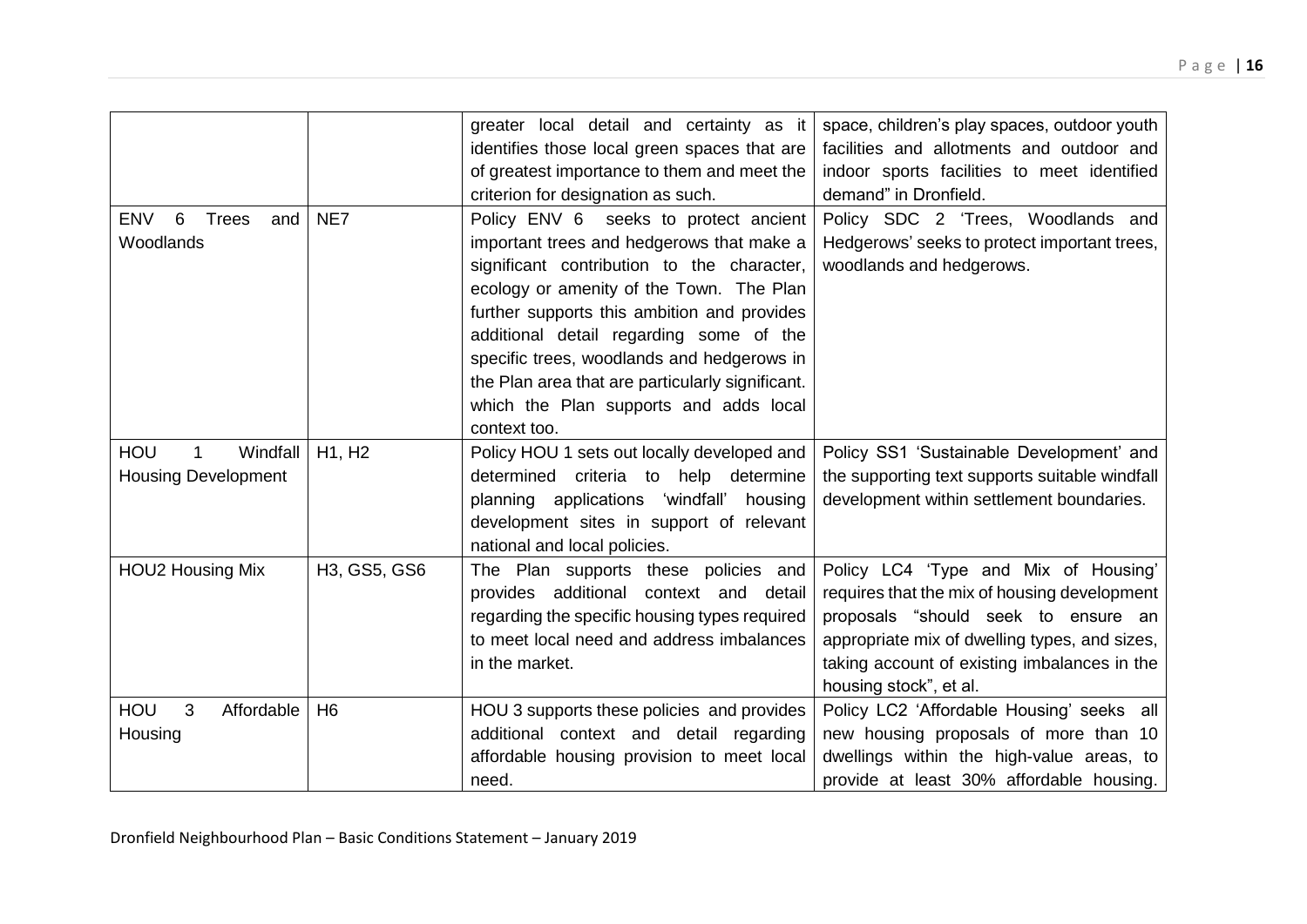|                          |          |                                                | Also, "that an agreed mix of affordable               |
|--------------------------|----------|------------------------------------------------|-------------------------------------------------------|
|                          |          |                                                | housing tenures will be determined through            |
|                          |          |                                                | local evidence of housing need at the time of         |
|                          |          |                                                | granting planning permission". Also relevant          |
|                          |          |                                                | here is Policy SP1 'Dronfield, which amongst          |
|                          |          |                                                | other things, aims to "Help to re-balance the         |
|                          |          |                                                | local housing market through the provision of         |
|                          |          |                                                | affordable housing in line with Affordable            |
|                          |          |                                                | Housing Policies".                                    |
| HOU 4 Infrastructure for | H12, GS9 | Policy HOU 4 sets out the communities          | Policy ID1<br>'Infrastructure Delivery and            |
| New Housing and Other    |          | infrastructure, and other aspirations and      | Contributions'<br>'Developer<br>requires              |
| Forms of Development     |          | expectations<br>for<br>physical<br>necessary   | development proposals should<br>only be               |
|                          |          | infrastructure arising from new housing and    | permitted where they can<br>be made                   |
|                          |          | other forms of development.<br>This includes   | acceptable<br>through<br>the provision<br>of          |
|                          |          | locally developed criteria.                    | physical,<br>social and green<br>necessary            |
|                          |          |                                                | infrastructure.                                       |
| HOU<br>5<br>Developer    | GS9      | HOU 5 is in accordance with local planning     | Section 2 of Policy ID1<br>'Infrastructure            |
| Contributions            |          | policies concerning developer contributions.   | Developer<br>Contributions'<br><b>Delivery</b><br>and |
|                          |          | It provides greater local detail and certainty | "where new development will<br>requires               |
|                          |          | as it sets local priorities that the community | necessitate the provision of new or improved          |
|                          |          | considers are most needed.                     | and/or<br>when<br>suitable<br>infrastructure.         |
|                          |          |                                                | mitigation is required the developer will be          |
|                          |          |                                                | required to make direct provision of such             |
|                          |          |                                                | infrastructure on site within the development,        |
|                          |          |                                                | or make a financial contribution to its funding       |
|                          |          |                                                | through the use of Planning Obligations               |
|                          |          |                                                | (Section 106 of the Town and Country                  |
|                          |          |                                                | Planning Act 1990)".                                  |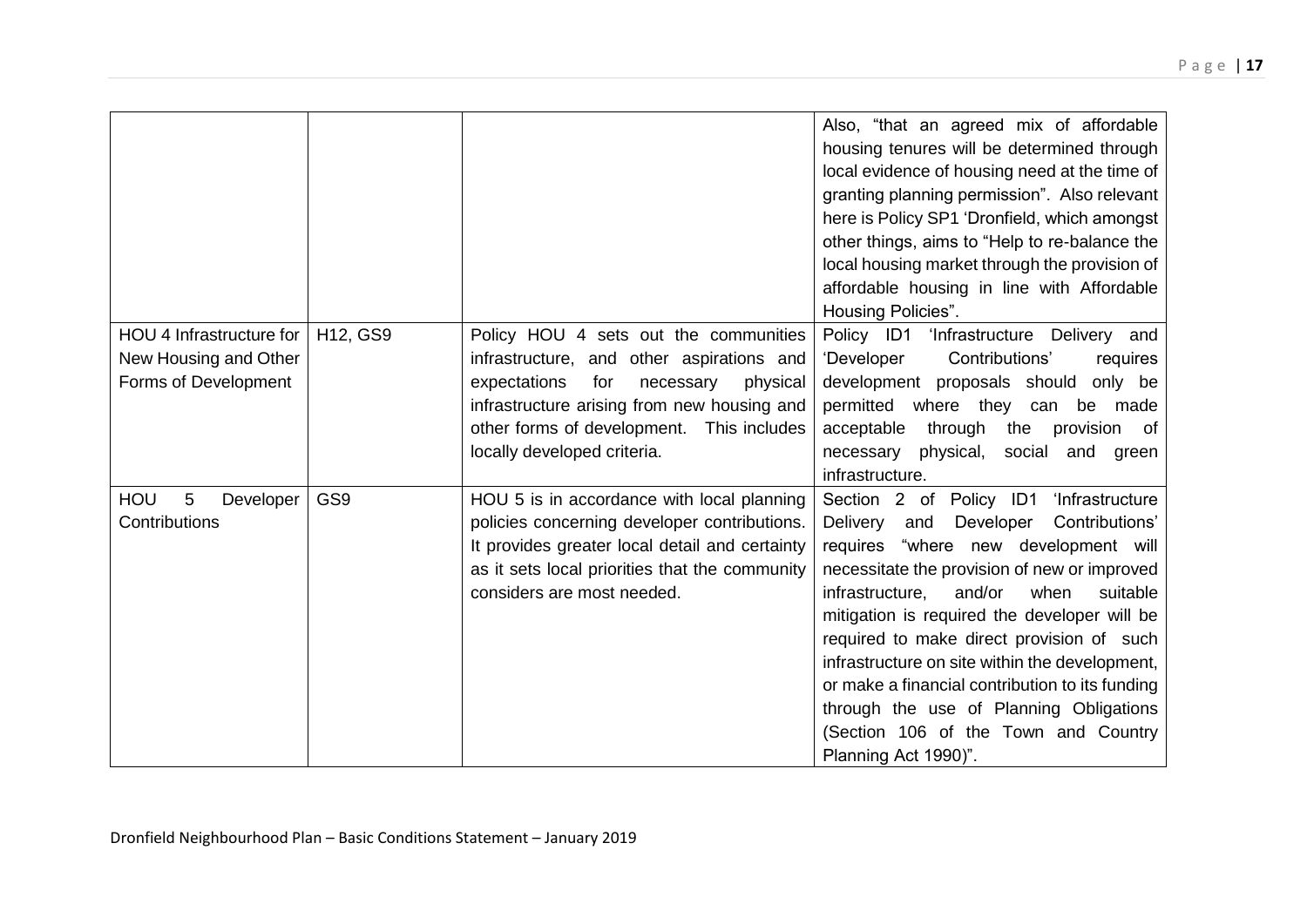|                                   | T2, T3     |                                                  | Policy ID1                                    |
|-----------------------------------|------------|--------------------------------------------------|-----------------------------------------------|
| T&A1 Highways                     |            | This Policy is in accordance with, and           | 'Infrastructure Delivery and                  |
|                                   |            | provides local detail and support, for local     | Developer Contributions' requires proposals   |
|                                   |            | and national policies concerning highway         | for development will only be permitted        |
|                                   |            | considerations in planning applications. Its     | provided they can be made acceptable          |
|                                   |            | inclusion reflects that the issue is of special  | through the provision of necessary physical,  |
|                                   |            | importance to the town.                          | social and green infrastructure in accordance |
|                                   |            |                                                  | with Policies ID 2 to 9 and suitable measures |
|                                   |            |                                                  | to mitigate the impacts of development.       |
| 2<br><b>Traffic</b><br>T&A        | T2, T3     | Policy T&A 3 supports appropriate measures       | The Plan supports the draft Local Plan's      |
| Management                        |            | aimed at improving road and pedestrian           | ambitions to support traffic management       |
|                                   |            | safety, especially in the identified locations   | measures that seek to reduce congestion       |
|                                   |            | where road safety issues have been               | and increase road safety for all users. This  |
|                                   |            | highlighted by the local community.              | includes Policy ID3 'Sustainable Travel' that |
|                                   |            |                                                  | seeks to maximise walking, cycling, and the   |
|                                   |            |                                                  | use of public transport through the location  |
|                                   |            |                                                  | and design of new development, with the aim   |
|                                   |            |                                                  | of reducing congestion, and improving air     |
|                                   |            |                                                  | quality and health                            |
| <b>T&amp;A3</b><br>Cycling<br>and | T2, T3, T5 | opportunities to<br>Policy T&A3<br>supports      | Policy ID3 'Sustainable Travel' seeks to      |
| Walking                           |            | improve the network of<br>footpaths and          | maximise walking, cycling, and the use of     |
|                                   |            | cycleways.                                       | public transport through the location and     |
|                                   |            |                                                  | design of new development as well as Policy   |
|                                   |            |                                                  | SDC12 'High Quality Design and Place-         |
|                                   |            |                                                  | Making'.                                      |
| T&A4 Car Parking                  | T3, T9     | Policy T&A 4 sets out the community's            | This supports the draft Plans objectives for  |
|                                   |            | aspirations in regard to car parking provision.  | car parking as articulated in sections 9.49   |
|                                   |            | Its inclusion also reflects that the issue is of |                                               |
|                                   |            |                                                  | and 9.50, Policy ID3 'Sustainable Travel' and |
|                                   |            | special importance to the town.                  | Policy SDC12: 'High Quality Design and        |
|                                   |            |                                                  | Place-Making' as well as Derbyshire County    |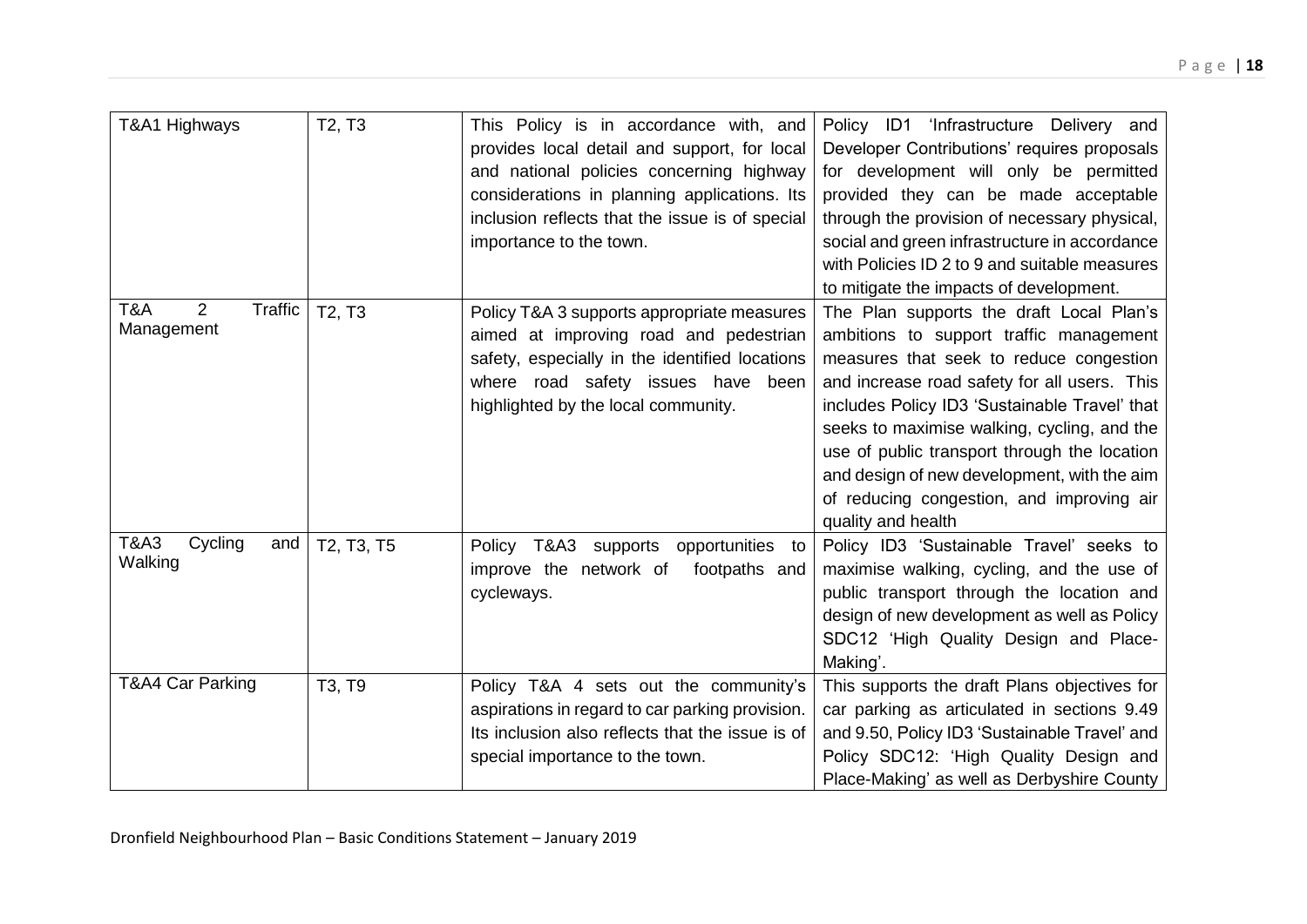|                                                                                                                       |                                   |                                                                                                                                              | Council's guidance and standards on car<br>parking.                                                                                                                                                                                                                                                                                                                                                                                                          |
|-----------------------------------------------------------------------------------------------------------------------|-----------------------------------|----------------------------------------------------------------------------------------------------------------------------------------------|--------------------------------------------------------------------------------------------------------------------------------------------------------------------------------------------------------------------------------------------------------------------------------------------------------------------------------------------------------------------------------------------------------------------------------------------------------------|
| E <sub>1</sub><br>Protecting<br>and<br>Enhancing the Role and<br>Attractiveness<br>of<br><b>Dronfield Town Centre</b> | SH <sub>2</sub> , SH <sub>3</sub> | This Policy supports development proposals<br>that protect and enhance Dronfield Town<br>Centre                                              | This supports and gives local emphasis to<br>Policy WC5 'Retail Hierarchy and Town<br>Centre Uses' which identifies Dronfield as a<br>Town Centre and seeks to safeguard the<br>retail character and function of the Town<br>Centre and control the mix of uses and Policy<br>D1 'Dronfield', which seeks to "Encourage<br>uses within the town centre that enhance the<br>offer of the town as an evening destination,<br>particularly leisure facilities". |
| E2 Shop Frontages in<br>the Town Centre                                                                               | BE3, SH3                          | Policy E2 sets out locally formulated criteria<br>aimed at good quality design of shop<br>frontages in the Town Centre.                      | This supports and gives local emphasis to<br>Policy WC5 'Retail Hierarchy and Town<br>Centre Uses' which seeks to safeguard the<br>retail character and function of the Town<br>Centre and Policy SDC12 'High quality<br>Design and Place-Making'.<br>Section 7.11<br>makes reference to the condition of the civic<br>centre needs addressing in order to maintain<br>the vitality and viability of the town centre.                                        |
| E3 Shopping Hubs and<br>Shops<br>Local<br>other<br><b>Outside Dronfield Town</b><br>Centre                            | SH <sub>8</sub>                   | The Plan seeks to retain shops that meet a<br>local need in shopping use.                                                                    | This is in accordance with Policies WC5<br>'Retail Hierarchy and Town Centre Uses' and<br>ID6 'Social Infrastructure' that resist the loss<br>of important shops. It provides greater local<br>detail and certainty as it identifies the key<br>ones.                                                                                                                                                                                                        |
| E4<br>Hot<br>Food<br>Takeaways                                                                                        | SH <sub>9</sub>                   | This Policy sets out locally formulated that<br>details the local communities ambitions and<br>priorities in relation to Hot Food Takeaways. | This supports, and is accordance, with Policy<br>D1 'Dronfield', which seeks to "Encourage<br>uses within the town centre that enhance the<br>offer of the town as an evening destination,<br>particularly leisure facilities" as well as Policy<br>WC5 'Retail Hierarchy and Town Centre                                                                                                                                                                    |

Dronfield Neighbourhood Plan – Basic Conditions Statement – January 2019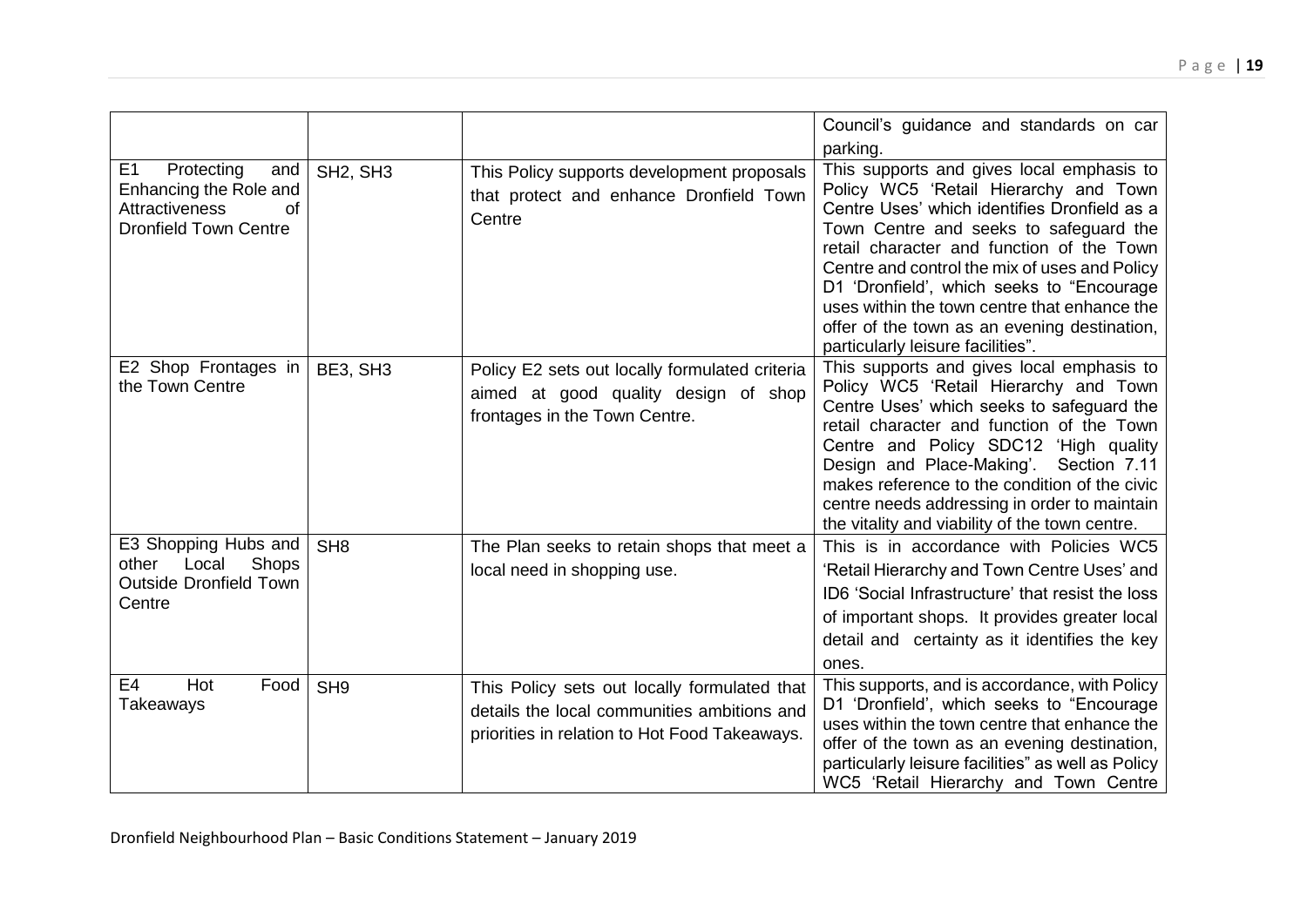|                                                            |                  |                                                                                                                                                    | Uses', which, amongst other things, seeks to<br>safeguard the retail character and function of<br>existing centres and ensure developments<br>not detract from their vitality and viability and<br>to ensure the vibrancy and economic health<br>of the District's centres, the mix of uses will<br>be controlled.                                                                                                                                                                                                                                     |
|------------------------------------------------------------|------------------|----------------------------------------------------------------------------------------------------------------------------------------------------|--------------------------------------------------------------------------------------------------------------------------------------------------------------------------------------------------------------------------------------------------------------------------------------------------------------------------------------------------------------------------------------------------------------------------------------------------------------------------------------------------------------------------------------------------------|
| E <sub>5</sub><br>Existing<br><b>Employment Uses</b>       | E6, E7           | Policy<br>E <sub>5</sub><br>seeks<br>protect<br>existing<br>to<br>modern<br>employment<br>that<br>meet<br>uses<br>business needs.                  | This supports and gives added local context<br>and detail to the draft Plan's economic<br>ambitions for Dronfield and the District more<br>generally especially as articulated in Policy<br>SP <sub>1</sub><br>'Dronfield'<br>WC3<br>Policy<br>and<br>'Employment Areas'.                                                                                                                                                                                                                                                                              |
| E <sub>6</sub><br>Small<br>Scale<br><b>Employment Uses</b> | E <sub>8</sub>   | The Policy supports suitable small-scale<br>employment uses.                                                                                       | This supports and gives added local context<br>and detail to the draft Plan's economic<br>ambitions for Dronfield and the District more<br>generally especially as articulated in Policy<br>SP <sub>1</sub><br>'Dronfield'<br>Policy<br>WC <sub>3</sub><br>and<br>'Employment Areas'.                                                                                                                                                                                                                                                                  |
| D1 Listed Buildings                                        | <b>BE6, BE12</b> | Policy D1 supports development proposals<br>and measures which support, conserve and<br>enhance the value and appreciation of Listed<br>Buildings. | The Draft Local Plan seeks to protect Listed<br>Buildings as reflected in Policy SDC 6<br>'Development affecting Listed Buildings' and<br>Policy D1 'Dronfield' (especially section e).<br>The inclusion of the Policy in the Plan also<br>reflects that this is an of special importance<br>to the town. This is acknowledged in para<br>7.11, which states, "Dronfield Heritage Trust<br>and the Town Council are both active, and<br>the initiatives such as the Barn project are<br>positive additions to the town's heritage and<br>attractions". |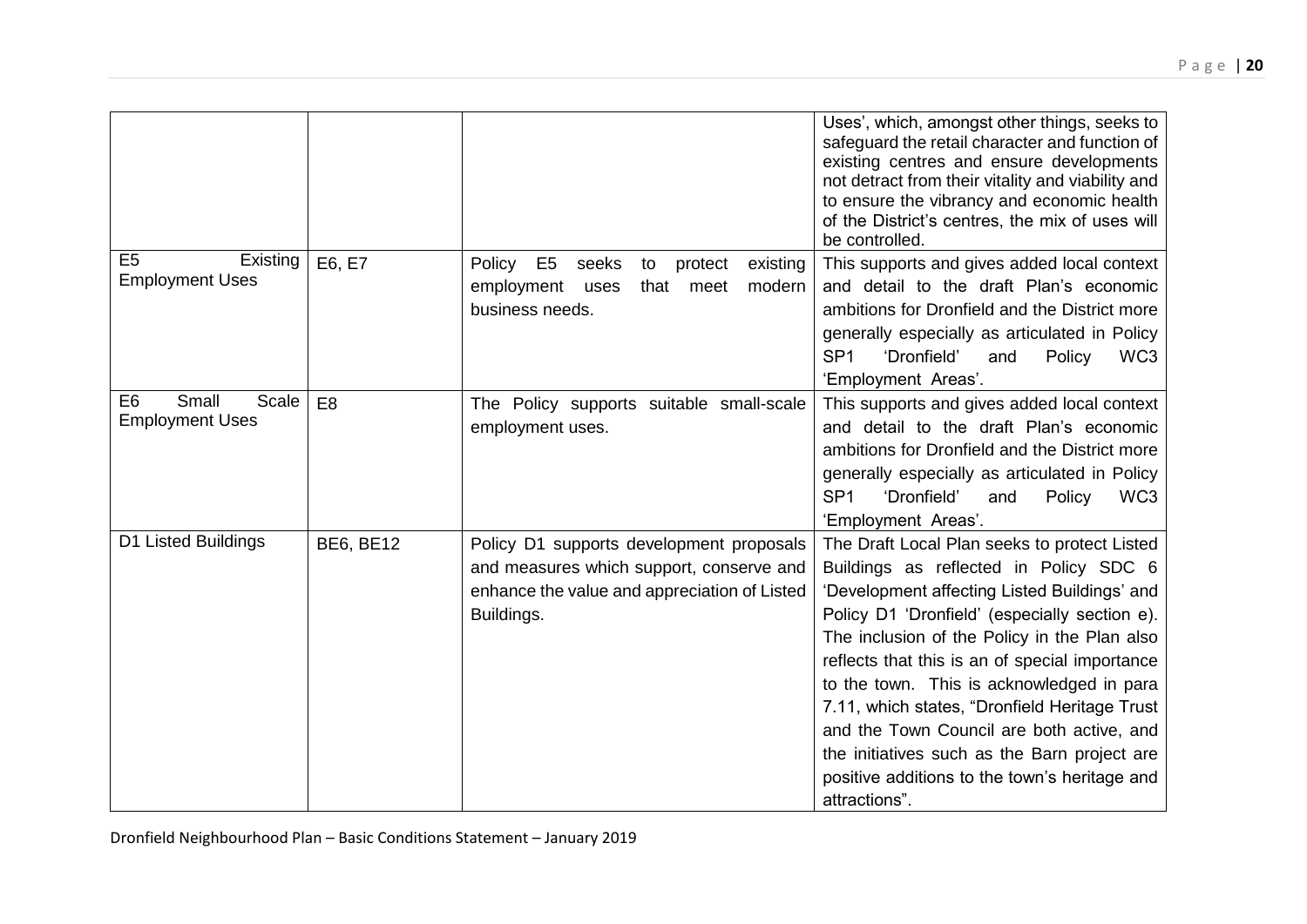| D2 Dronfield Character<br><b>Buildings</b><br>and<br><b>Structures</b><br>οf<br>Local<br>Heritage Interest | <b>BE6, BE12</b> | Policy D2 identifies buildings and structures<br>local heritage interest and requires<br>of<br>development proposals to take into their<br>value.                                                                   | The Draft<br>Plan<br>the<br>Local<br>supports<br>identification and conservation of heritage<br>assets of local importance. It has an aim to<br>aim to identify and establish a list of locally<br>important buildings and structures for<br>inclusion on a local list (para 8.41). Policy<br>D2 adds significant and valuable local detail<br>to guide development proposals through the<br>identification of locally important buildings. |
|------------------------------------------------------------------------------------------------------------|------------------|---------------------------------------------------------------------------------------------------------------------------------------------------------------------------------------------------------------------|---------------------------------------------------------------------------------------------------------------------------------------------------------------------------------------------------------------------------------------------------------------------------------------------------------------------------------------------------------------------------------------------------------------------------------------------|
| D <sub>3</sub> Good Design                                                                                 | BE <sub>1</sub>  | Policy D <sub>3</sub><br>seeks that the design of<br>development proposals respond positively to<br>the character and historic context of the<br>locally formulated<br>Town, including<br>and<br>specific criteria. | The Plan supports and provides local detail<br>to the Draft Local Plan aims to ensure that<br>new development proposals contribute to<br>creating and maintaining an attractive built<br>environment.                                                                                                                                                                                                                                       |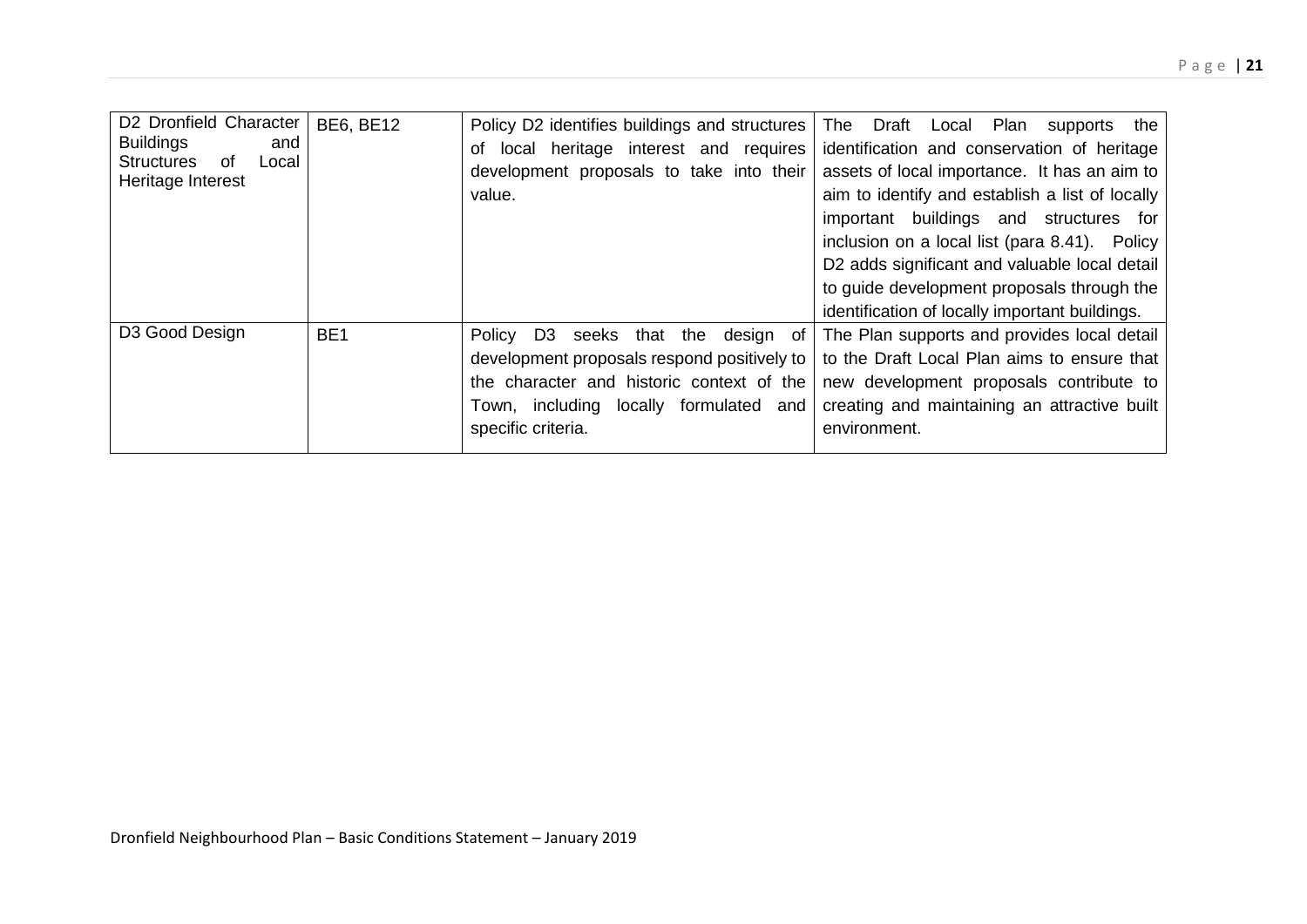# **EU obligations**

# **Strategic Environmental Assessment (SEA)**

- 3.11 In some limited circumstances, where a neighbourhood plan could have significant environmental effects, it may require a Strategic Environmental Assessment under the relevant EU Directive. DCLG planning guidance suggests that, whether a neighbourhood plan requires a strategic environmental assessment and (if so) the level of detail needed, will depend on what is proposed in the draft neighbourhood plan. A strategic environmental assessment may be required, for example, where:
	- a neighbourhood plan allocates sites for development;
	- the neighbourhood area contains sensitive natural or heritage assets that may be affected by the proposals in the plan;
	- the neighbourhood plan may have significant environmental effects that have not already been considered and dealt with through a sustainability appraisal of the Local Plan.
- 3.12 A screening of the draft Plan for environmental effects was undertaken in January 2019. It was determined that a Strategic Environmental Assessment was not required. The relevant statutory bodies are being consulted on the outcomes of this Screening.

#### **Habitats Directive**

3.13 A Habitat Regulation Assessment (HRA) screening of the Plan was undertaken in conjunction with the SEA screening (mentioned above). It was determined that an Appropriate Assessment under the EU Habitats Regulations was not required.

#### **Convention on Human Rights**

- 3.14 The Plan has regard to and is compatible with the fundamental rights and freedoms guaranteed under the European Convention on Human Rights. The Plan has been prepared with extensive input from the community and stakeholders as set out in the accompanying Statement of Consultation. Considerable care has been taken throughout the preparation and drafting of this Plan to ensure that the views of the whole community were embraced to avoid any unintentional negative impacts on particular groups.
- 3.15 There was extensive consultation and engagement in identifying issues and objectives, and the community has been consulted on the draft Plan, as required by Regulation14 of the Neighbourhood Planning (General) Regulations 2012. Responses have been recorded, and changes have been made as per the schedule set out in the appendices to the Statement of Consultation. The Statement of Consultation has been prepared by the